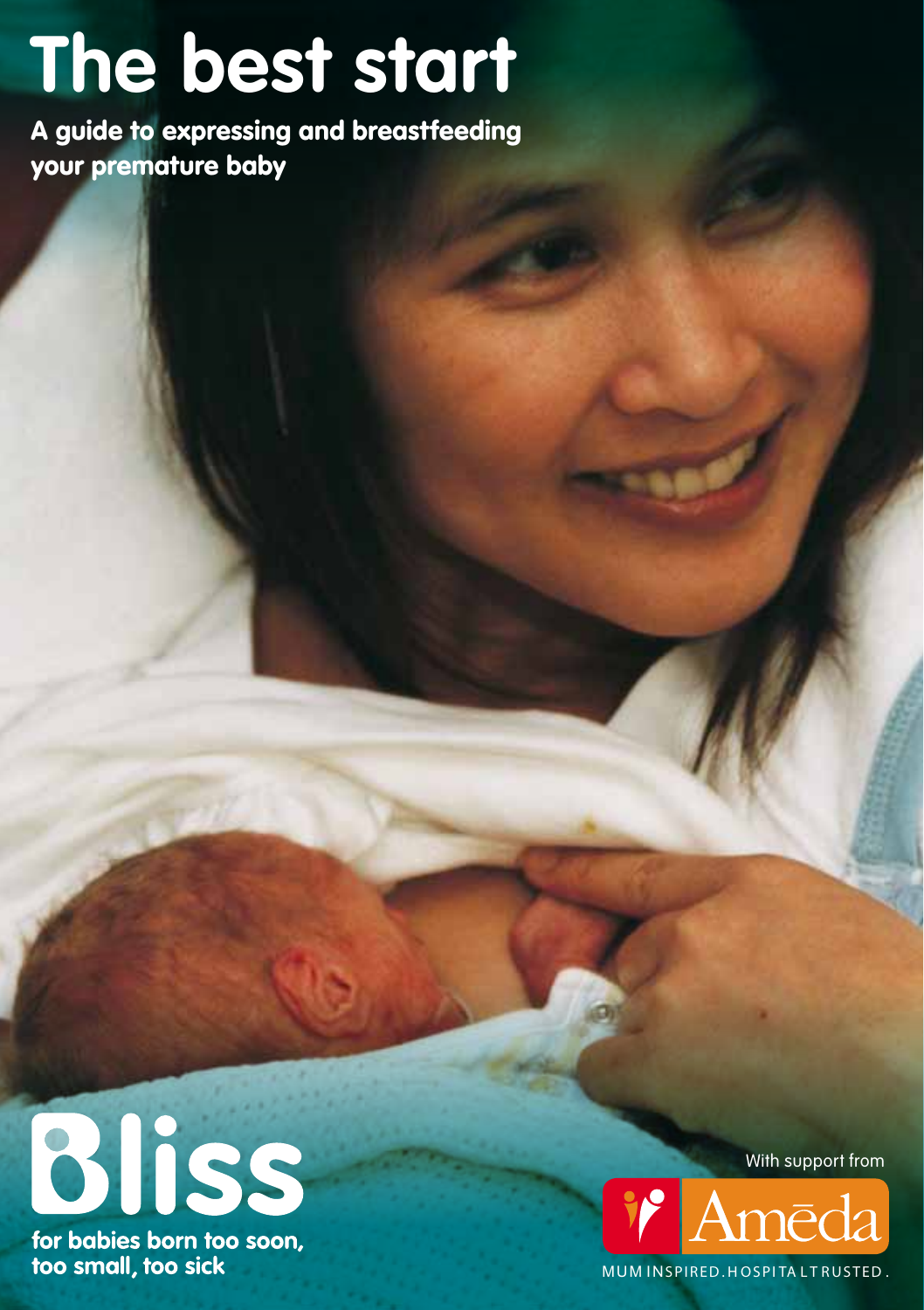# **Why give my baby breast milk?**

**Helps with my baby's growth**

### **What does breast milk do?**

- Protects against bacteria and viruses
- Helps protect against life-threatening gut infections
- Provides antibodies that are present in breast milk and help strengthen your baby's immune system

### **Who can help?**

- Breastfeeding co-ordinators
- The Bliss freephone **Helpline**
- Other mums on the unit
- Speech and language therapists

**"Looking back, I am very proud of our achievement. It was the encouragement of the midwives, NICU nurses, and other mums who got us there. Nathan had such a difficult start and I'm so pleased I was able to give him the best food possible and contribute to his recovery. The medical support in the hospital was brilliant, but milk was something only I could provide."**

Michaela, mum to Nathan, born 24 + 1 weeks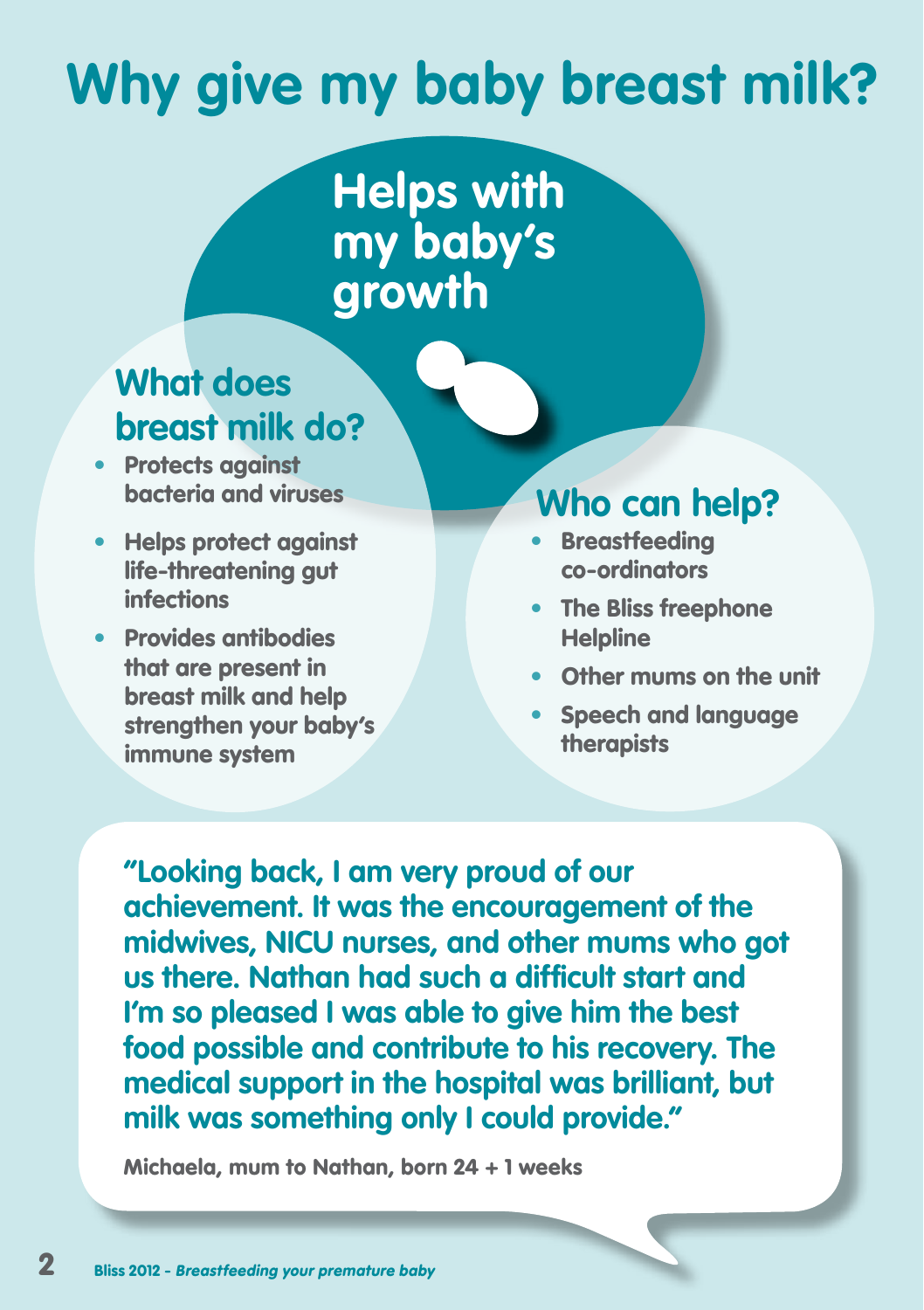### **Expressing your milk**

**Unlike a fully-grown newborn, your premature baby will not have had time to build up energy reserves in their body. This will mean that they will need food in some form very soon after their birth and then at frequent, regular intervals.**

**Your baby may be too small or too sick to begin breastfeeding, but you can still give them the best start by expressing your breast milk. This can be done by hand or by using a pump. It can take time to learn this skill but with patience and some encouragement you can begin to give your baby the best start.**

### **Breastfeeding your baby**

Breastfeeding is the healthiest way to feed your baby. The time will come when your baby will be ready for you to breastfeed. Premature and sick babies get tired easily, but they enjoy your closeness and smell of your milk and gradually they will begin to take an interest and learn how to suck. It may take patience, but with encouragement and guidance, you will both master this skill. Any amount of breastfeeding has a positive effect. The longer you breastfeed, the longer the protection lasts and the greater the benefits.

### **Building a bond**

**By using close contact techniques such as skin-to-skin Kangaroo Care, you can help to build a loving bond with your baby, stimulate your milk supply and boost your immune system to produce more antibodies.** 

**Kangaroo Care can help you feel more confident in caring for your baby and benefits your baby by making them feel calm, encouraging less crying and more deep sleep which is vital for their development. Ask the team caring for your baby to help you do this.**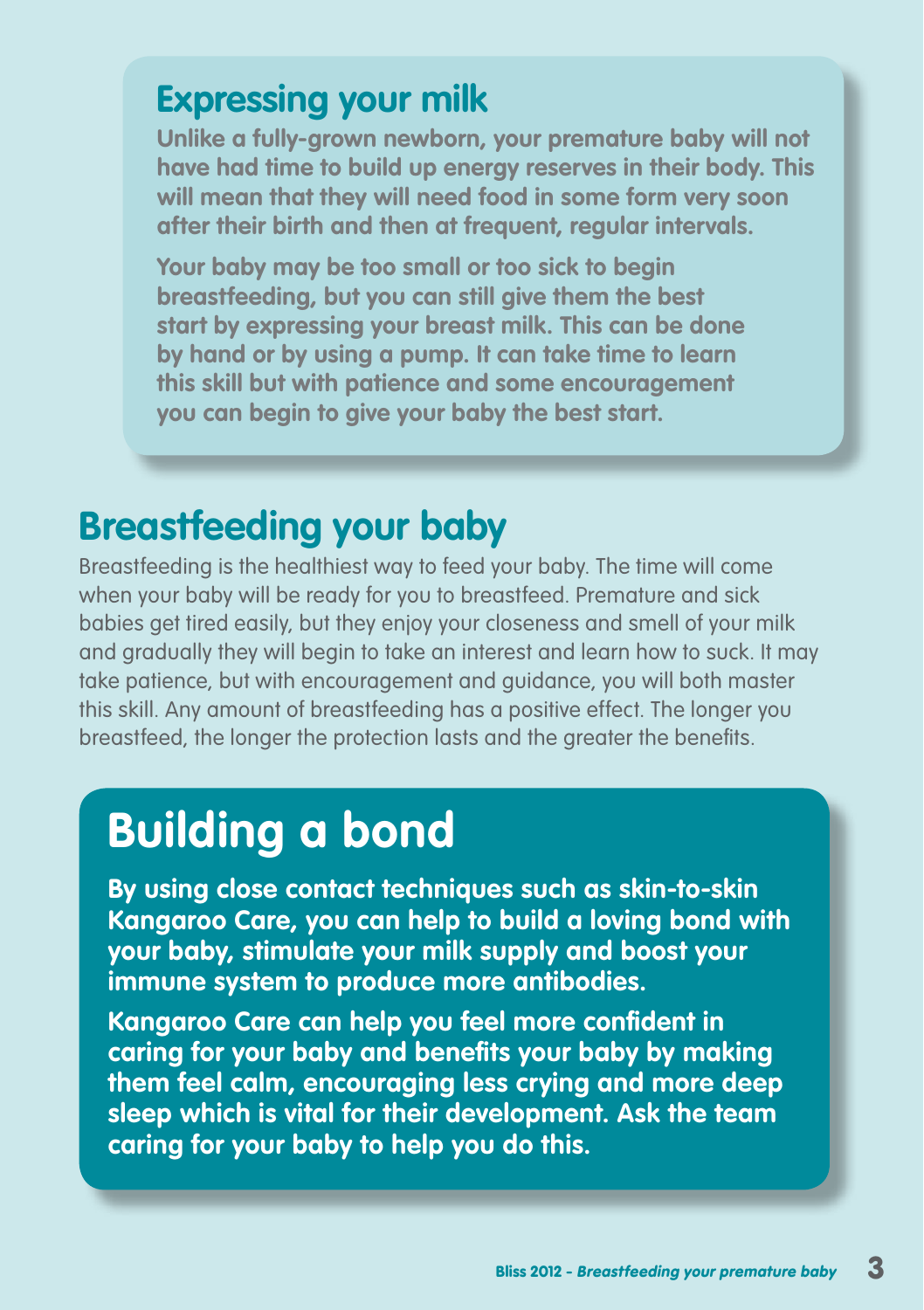### **Express Your Love....**

From the start, the love and protection you give your baby is vital for their health and wellbeing.

The health benefits from breastmilk are well documented and because you have decided to give your baby breastmilk, we wish to support your choice.

#### **About Ameda**

Ameda know how much breastfeeding matters to you and your baby. Ameda's story starts with a passion for breastfeeding.

More than 60 years ago, engineer Einar Egnell invented the first truly comfortable and effective breastpump. He also created the vacuum and cycle standards that today's lactation consultants use to assess breastpump efficiency.

Because every mum and baby is different, Ameda breastpumps are designed to be more adjustable than other hospital-grade breastpumps:

| <b>CustomControlTM</b> | Vacuum and cycles can be adjusted to your personal preference<br>offering optimal results every time – giving you increased milk supply<br>and reduced pumping time. |
|------------------------|----------------------------------------------------------------------------------------------------------------------------------------------------------------------|
| <b>CustomFitTM</b>     | 7 funnel sizes to provide optimal convenience during your<br>breastfeeding experience – giving you greater comfort and better<br>milk flow.                          |
| <b>HygieniKitTM</b>    | Our unique anti-viral barrier keeps your breastpump clean and free<br>from bacteria and viruses - giving you peace of mind.                                          |

Ameda breastpumps, are available as hospital-grade, single and double electric and manual models. Our hospital-grade model (Ameda Elite) is available for hire should your hospital unit not have one to loan to you. We also provide other breastfeeding accessories to make your breastfeeding experience as comfortable as possible.

Ameda 'Purely Yours' personal breastpumps with hospital technology, are available from leading breastfeeding and baby specialist retailers.

Everything Ameda offers, our breastpumps and accessories, our breastfeeding education and the support of lactation professionals, reflects our passion for breastfeeding. We know how much breastfeeding means to you and your baby.

For Ameda hospital breastpumps and breastpump rental: Central Medical Supplies Ltd Tel: 01538 399 541 www.ameda.co.uk

For Ameda personal breastpumps: Hardenberg&Co Ltd Tel: 0845 009 1789 www.ameda.co.uk



MUM INSPIRED. HOSPITAL TRUSTED. www.ameda.co.uk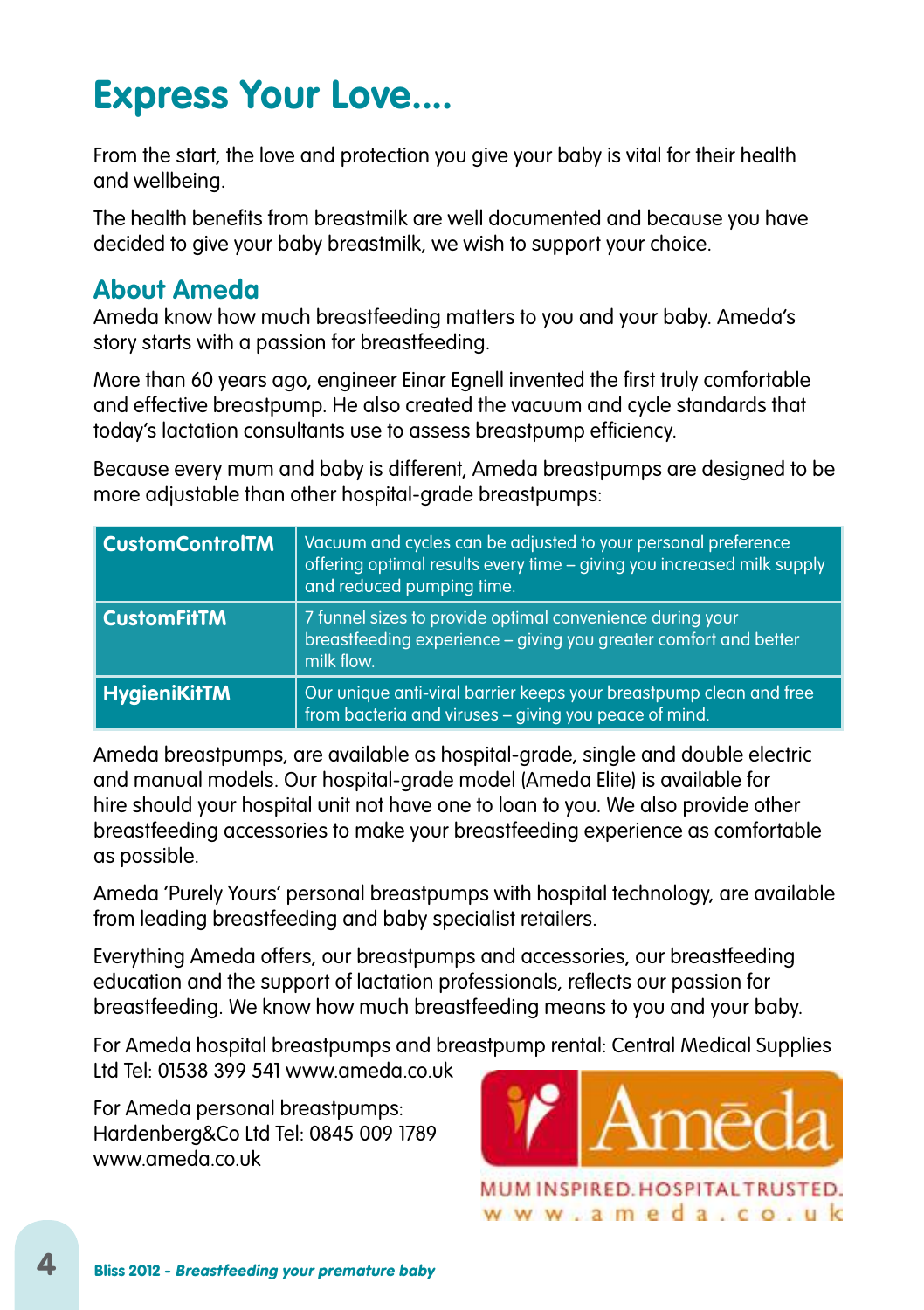### **Contents**

| <b>Introduction</b>                          |    |
|----------------------------------------------|----|
| <b>Preparing to express or breastfeed</b>    |    |
| <b>Expressing your milk</b>                  | 12 |
| <b>Breast massage technique</b>              | 14 |
| Some problems that may occur when expressing | 22 |
| <b>Breastfeeding your baby</b>               | 24 |
| <b>Breastfeeding step-by-step</b>            |    |
| Lisa's story                                 | 32 |

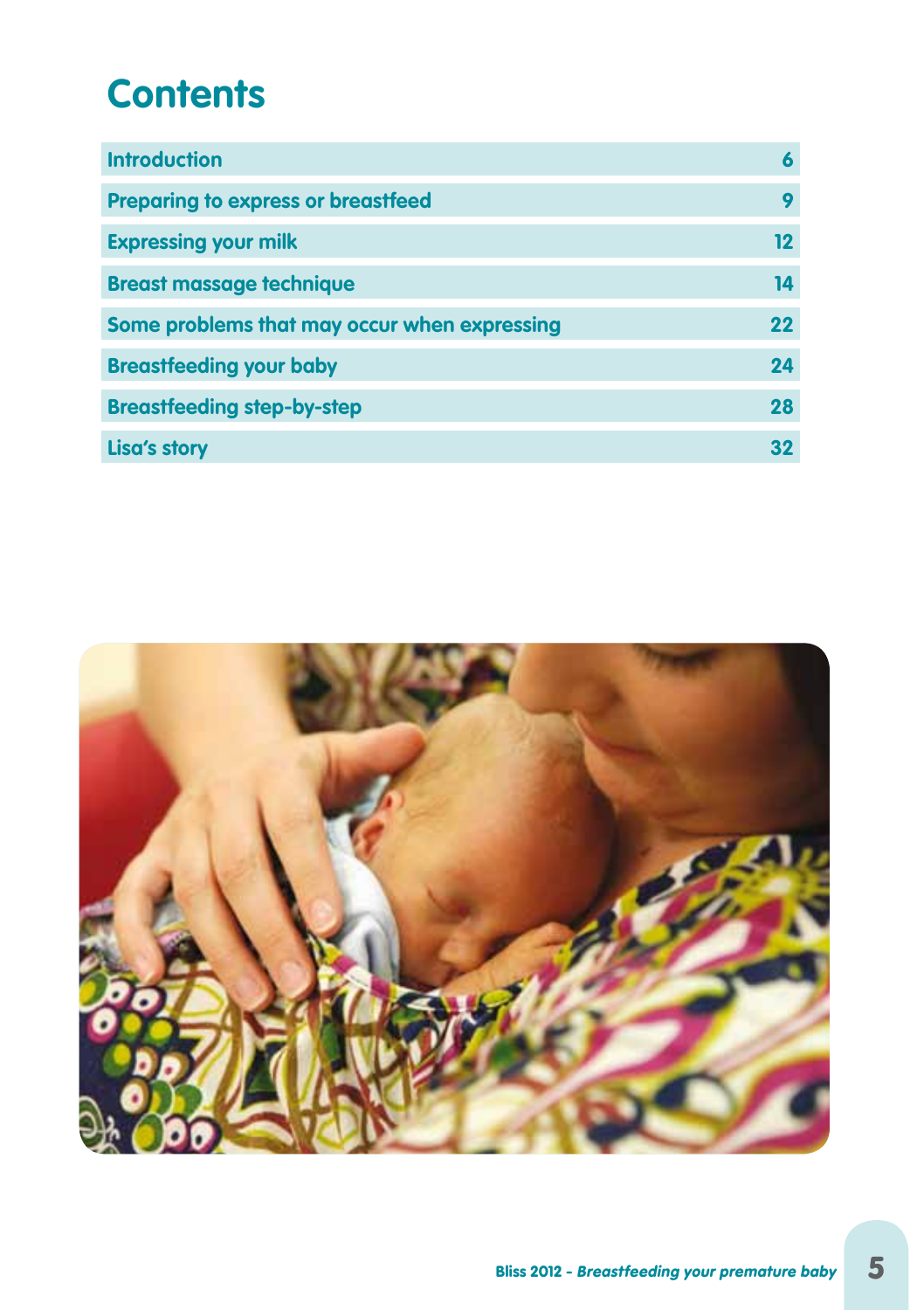### **Introduction**

While you were pregnant, you probably imagined what life would be like once your baby arrived, and how you would care for your baby. The fact that your baby has been admitted to a neonatal unit may have come as an enormous shock.

However, the good news is that you can still do many of the things you have planned. It is still possible to feed your baby your breast milk even if your baby has been born very early. Providing breast milk for your baby is your unique contribution to their care. No one else can do this and it may help you feel closer to your baby.

All newborn babies are different when it comes to feeding, whether they were born at term or prematurely. A baby's ability to breastfeed can depend on many factors, including how early the baby was born and their medical condition. For premature babies, there is usually step-by-step progress towards 'ordinary' breastfeeding.

#### **Benefits of breast milk**

#### **Feeding your baby your breast milk**

This has benefits for both you and your baby and can also encourage and develop a bond between you both.

**Breast milk protects against germs**

The body manufactures specialised proteins, called antibodies, to fight off infections. Mums transfer these

protective antibodies to their babies through the placenta during the last three months of pregnancy. This process is interrupted when a baby is born prematurely. For this reason, premature babies are especially vulnerable to infections. Breast milk provides antibodies that protect your baby against bacteria and viruses.

#### **Helps your baby grow**

Breast milk is extra rich in antibodies and growth factors and also provides nutrients, special fats and hormones that are important for growth and development during the crucial early months after birth.

#### **Easy to digest**

Breast milk is very easy to digest and is absorbed more easily than formula milk.

#### **Building a bond with your baby**

Being part of your baby's care is important for you and your baby. Kangaroo Care (or 'skin-to-skin') can help nurture your baby and give you more confidence in taking part in your baby's cares. Kangaroo Care holding relaxes your baby making them less anxious, cry less and experience more time in deep sleep.

This is especially beneficial when you are trying to establish breastfeeding. Once your baby is strong enough and stable, ask the team caring for them to show you how to begin Kangaroo Care. Not only does this special care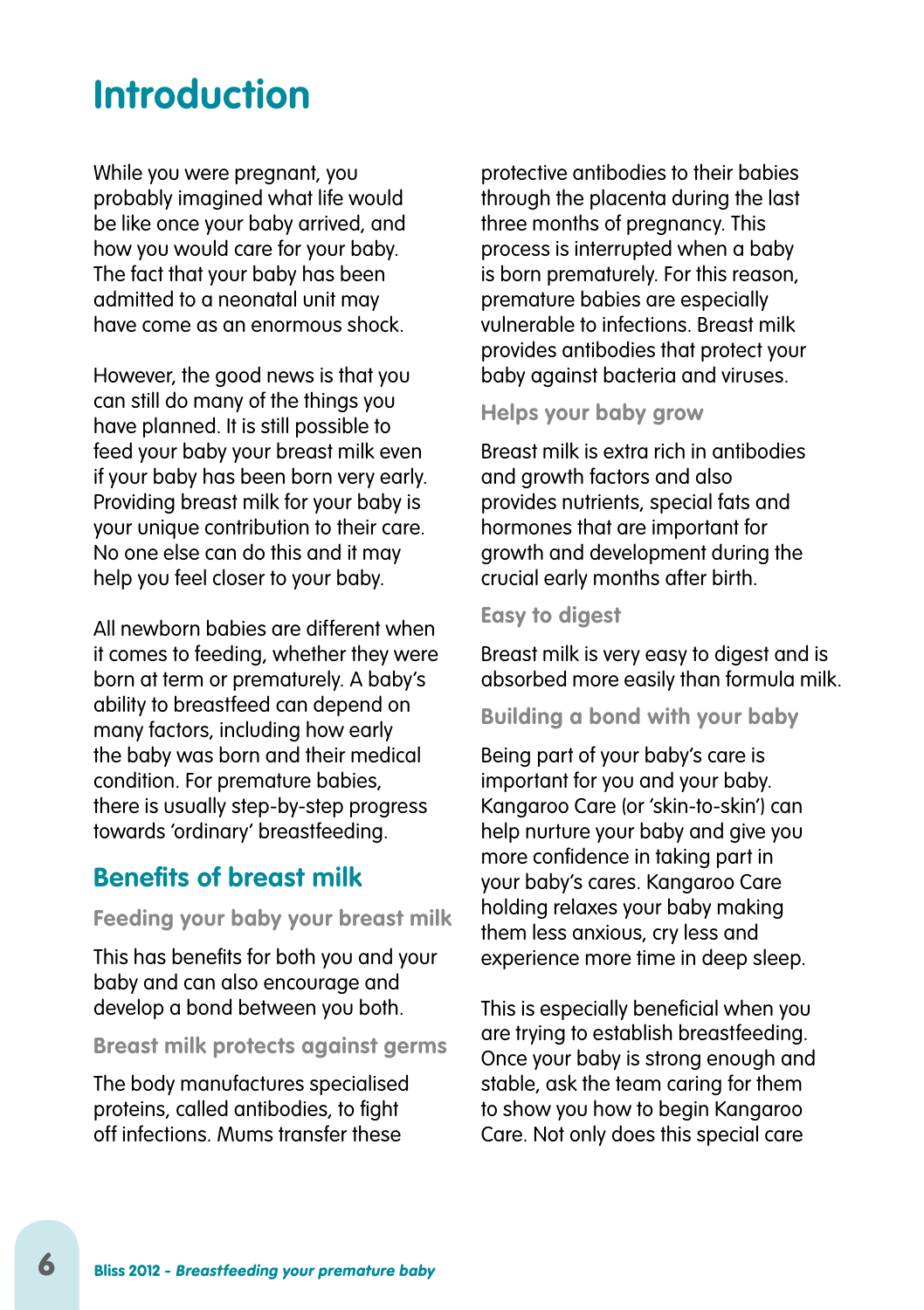help build a bond between you, it also encourages the production of breast milk. Although your baby may be too small to breastfeed, place them close to your nipple and let them nuzzle you so they can smell and lap tiny drops of your milk. See page 8 for more information on Kangaroo Care.

#### **Good for you too**

Breastfeeding is good for your health too. It can help you regain your prepregnancy figure, since any extra fat stored by the body during pregnancy is used as energy to produce breast milk.

There is also some evidence that breastfeeding reduces your risk of breast cancer and ovarian cancer.

#### **Intravenous and tube feeds**

At birth, feeding may have to be delayed for a short period. If your baby has breathing complications, they may need to be fed through a drip (a device for giving fluid, drop by drop, into a vein).

If this is the case, the sooner you start to express your milk the better. As your baby continues to improve, they will gradually progress from drip feeds to breast milk, which at first is given through a tiny tube inserted through their nose or mouth and into their stomach. With supervision from the nursing staff, it may be possible for you to help with tube feeding. This can help you bond with your baby. You may have to express your milk for several

weeks until your baby grows and becomes strong enough to breastfeed.

#### **Supplemented feeds**

Sometimes, it can be difficult to express enough milk to supply all your baby's needs, especially if you have been ill during your pregnancy. In the early days, you may need to supplement (top-up) your colostrum to ensure your baby receives enough energy and fluids to get well quickly (see page 13 for more information on colostrum).

Two short-term options are to use additional breast milk donated to some hospitals by other new mums, or to use formula. Nursing and medical staff will discuss these options with you. It will only be a temporary measure, since you should soon be able to produce enough milk for all your baby's needs. Every step is taken to ensure that feeds from the hospital's breast milk 'bank' are safe for your baby. Breast milk donors are screened and donor breast milk is tested and heat-treated before use.

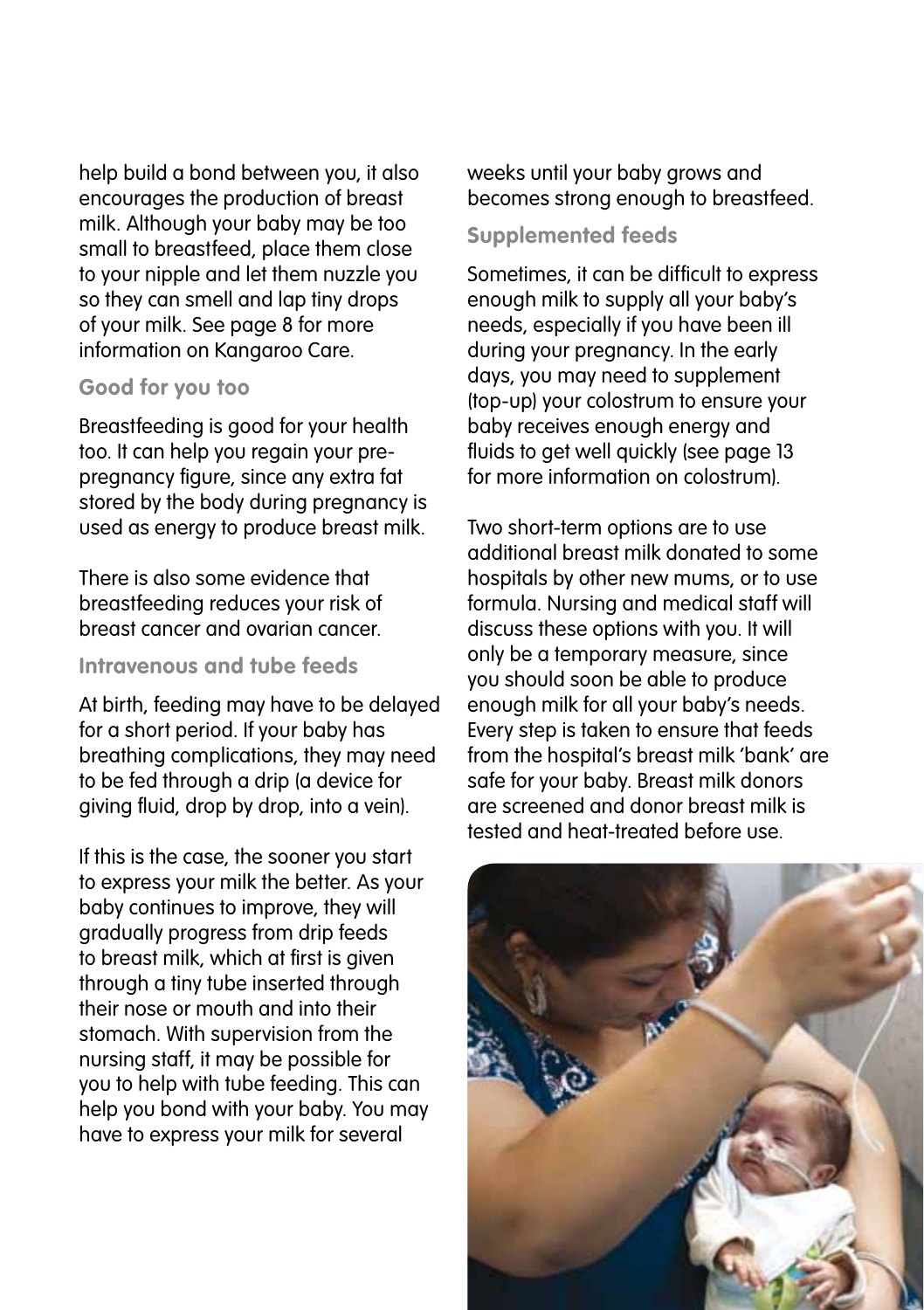### **Kangaroo Care (skin-to-skin contact)**

As soon as your baby's condition becomes stable, you may be encouraged to practise Kangaroo Care, which allows you to hold and cuddle your baby as much as possible. If appropriate, your baby will be dressed in a nappy only and will be placed on your chest, skin-to-skin, inside your clothing. It is useful to wear a loose shirt or blouse with buttons, so that the drips and monitor leads are not disturbed.

Close contact with your baby also stimulates your breasts to make more milk. So Kangaroo

Care may help to boost your milk production, especially if your baby is held near to your breast. Kangaroo Care can also stimulate your immune system to produce more antibodies. These then appear in your breast milk and help to protect your baby against infection.

In the longer term, Kangaroo Care can also help both mum and dad to feel closer to their babies and more confident caring for them.

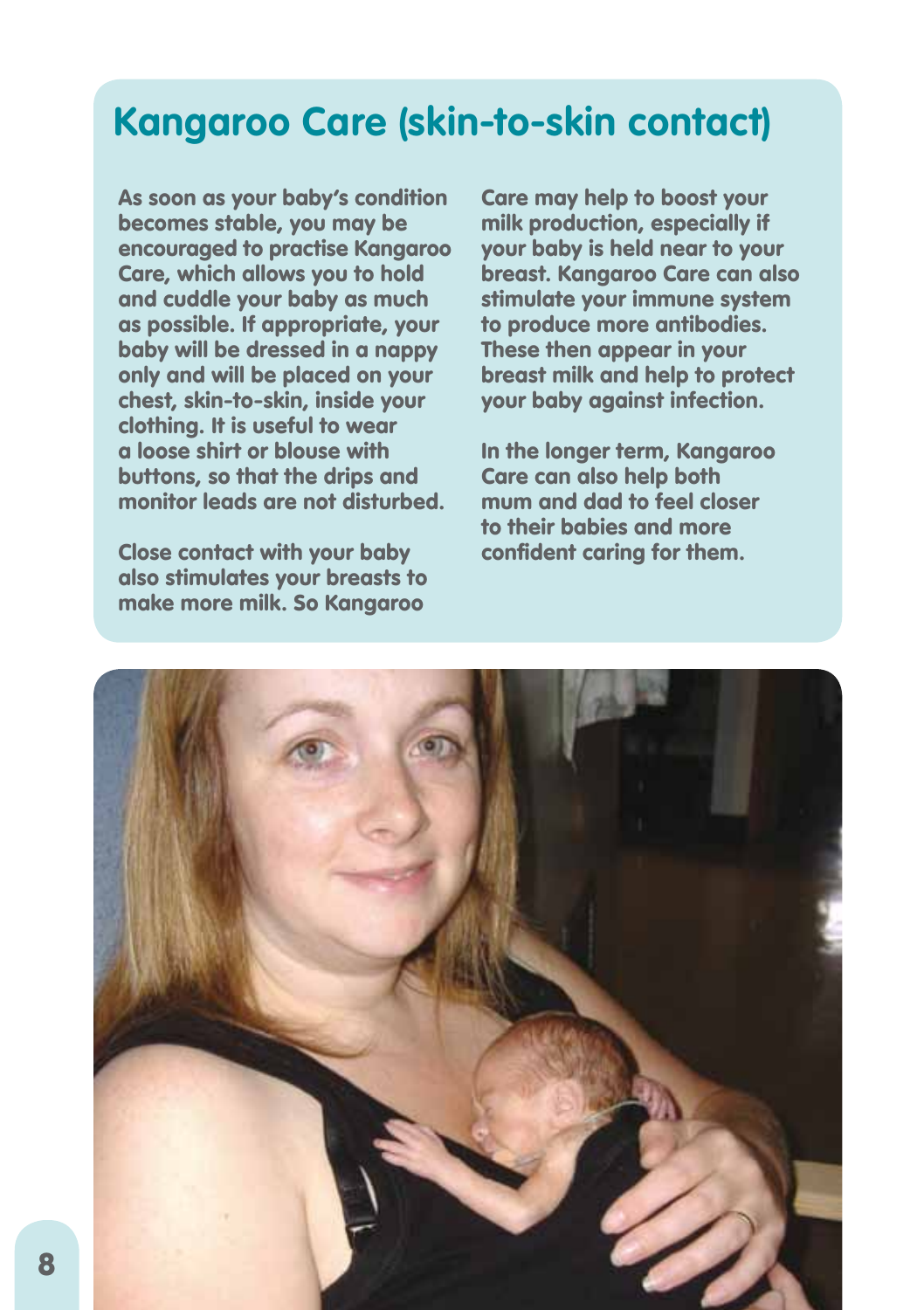### **Preparing to express or breastfeed**

#### **Why not try it and see?**

Feeding your baby breast milk gives them a good start in life. If you're not sure yet about the best way to feed your baby, you could try expressing for a little while, just to see how it goes.

#### **Support from your families and friends**

For many people, breastfeeding is unknown territory. Important people in your life, your partner, your family or friends for example, may not understand how much hard work is involved in expressing milk for a sick baby, particularly after a long and tiring day. They may not know about the worries you have or the extra time you need. It might help to share this booklet with your partner so they understand what is happening and feel more involved in decisions and the care of your baby. Partners can all too easily feel helpless and left out during this time, because only the mum can produce breast milk. It is worthwhile talking through these feelings with your partner and family and reminding them how much you and the baby really need them. They can become involved and support you in many ways; for example, by setting up your equipment before expressing or sterilising the equipment afterwards.

#### **Having some privacy**

Many women value privacy while expressing their milk. Ask your partner, friends or family to help you out with

other tasks, such as making a meal. Milk expression takes up a lot of your time, and added stresses can make it more difficult and frustrating. Try to tell your partner what you need them to do to ensure that your expression sessions are as calm and productive as possible.

#### **Looking after yourself**

#### **Rest and sleep**

This may be a stressful time, but it is important to look after yourself and keep your own strength up. Make sure you take sufficient rest and sleep so you have the energy to look after your baby. Expressing milk (discussed on page 12) is also easier when you are well rested.

If you look after yourself, your body will do a more efficient job of producing milk.

#### **Diet**

During breastfeeding, mums need a healthy diet to provide for their own needs as well as those of their baby. When you were pregnant, soft unpasteurised cheese and liver were 'off limits', but now that your baby has been born, it is safe to eat these foods while breastfeeding. There is no need to avoid spicy foods. Try to eat regular meals – including breakfast, a snack meal and a main meal – each day.

Milk and dairy products provide protein, calcium and vitamins. Fruit and vegetables provide vitamins and help your body take in iron from your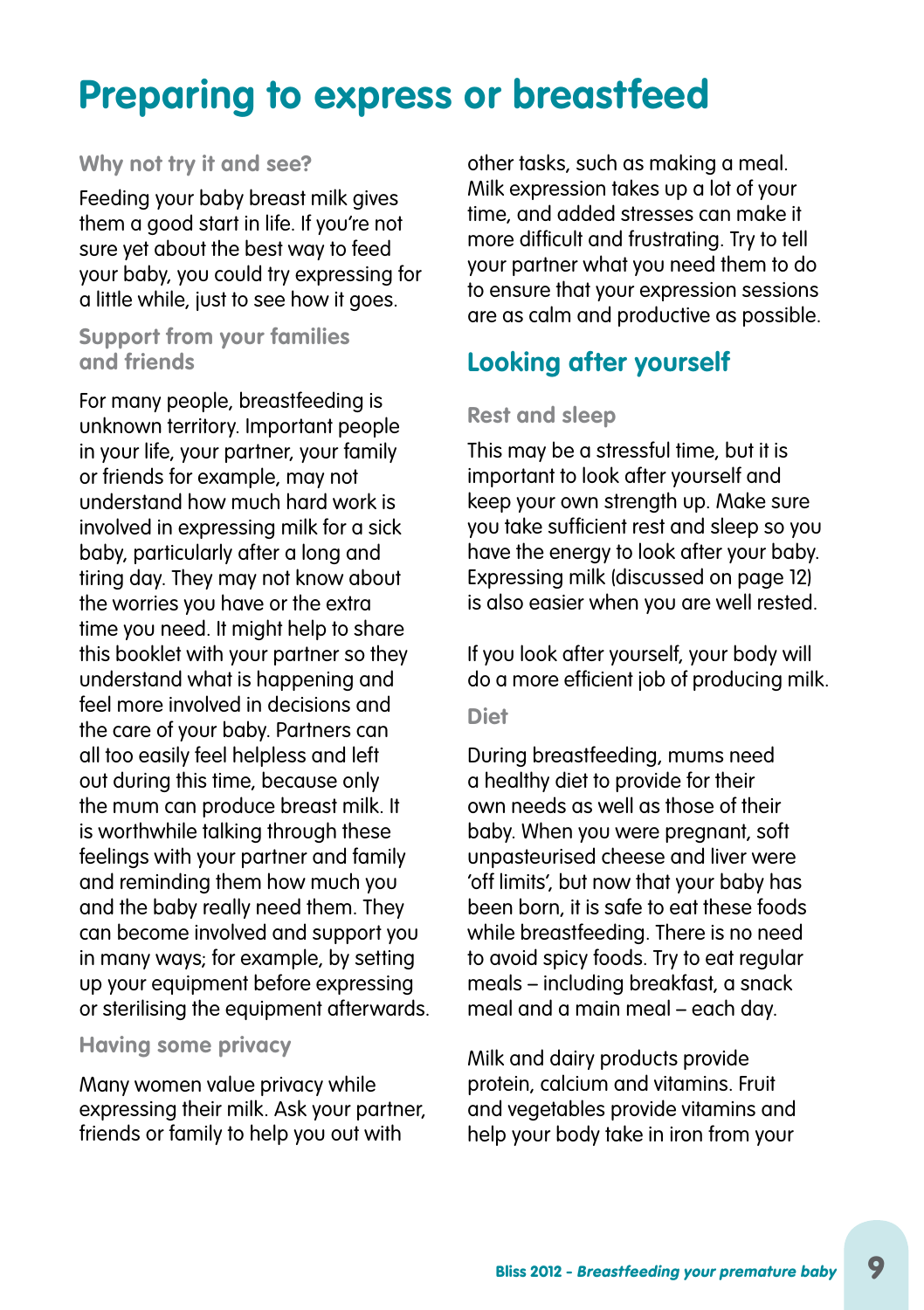diet. Bread, potatoes and cereals have energy, fibre and vitamins. Meat, fish and vegetarian alternatives (such as beans, pulses, high-protein grains and soya) provide protein and iron.

Try to include at least one helping of oily fish a week, such as fresh, smoked or tinned mackerel, salmon, herring or sardines. Tuna is also nutritious, but is best fresh. Oily fish will boost the level of a special group of fats, called long-chain polyunsaturated fatty acids, in your milk. These fats are thought to contribute to your baby's long-term growth and development.

#### **Drinking**

Whilst it is unlikely that having an occasional drink while breastfeeding will harm you or your baby, alcohol does pass through to the baby in your breast milk. As such, it is advisable to keep your



drinking within the limits recommended for pregnant women. That is, no more than one or two units a week.

If you regularly drink more than this amount:

- Your milk may smell different and put your baby off feeding
- The alcohol may make your baby too sleepy to feed
- Your baby may have difficulties with digestion and problems with sleeping patterns.

Extra alcohol of any type will not improve your milk production and may actually reduce it.

#### **Smoking**

This is an opportunity to stop smoking. Reducing the number of cigarettes you smoke each day may help, if stopping altogether seems too stressful. Your milk will contain nicotine if you smoke. Smoking may also slow down the flow of your milk and make it more difficult to express. Exposing your baby to second-hand smoke can also greatly increase their risk of chest infections.

It is extremely important not to smoke directly before you express breast milk. Nicotine levels increase in breast milk immediately after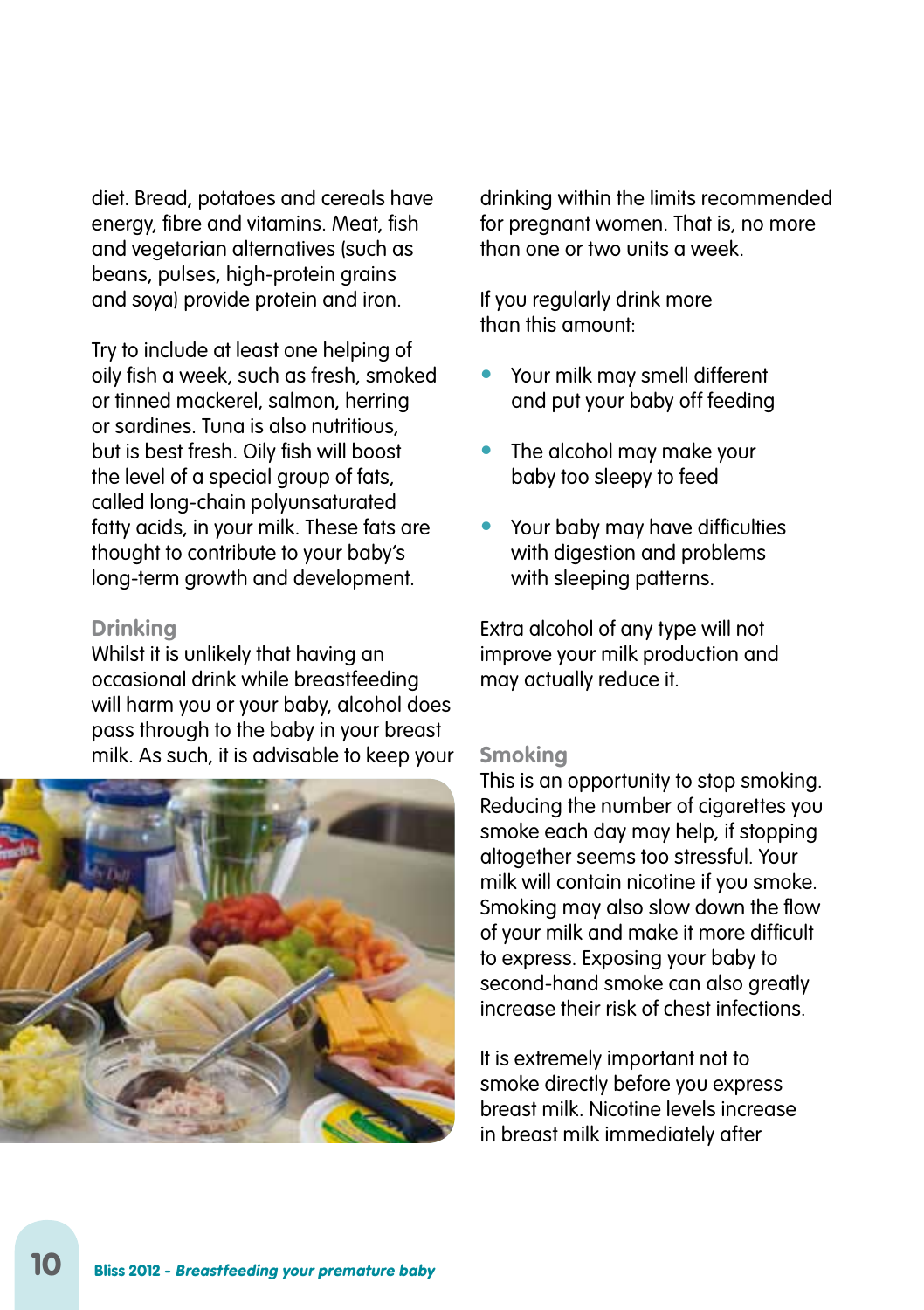

smoking, and the nicotine will remain in your milk for about 95 minutes.

If you feel you can't stop smoking right now, it is a good idea to breastfeed anyway. The health benefits of breast milk are so great that they outweigh the risks of exposing your baby to nicotine.

For help and advice to stop smoking, try the NHS Smoking Helpline on 0800 169 0 169 or visit www.gosmokefree.co.uk

#### **Medication**

Avoid taking drugs or medicine, including herbal remedies, without advice from your doctor or pharmacist.

Remember to tell health professionals that you are breastfeeding when they are recommending any medication for you. If you discuss birth control with your doctor, remember to mention that you are breastfeeding as this may affect the method you choose.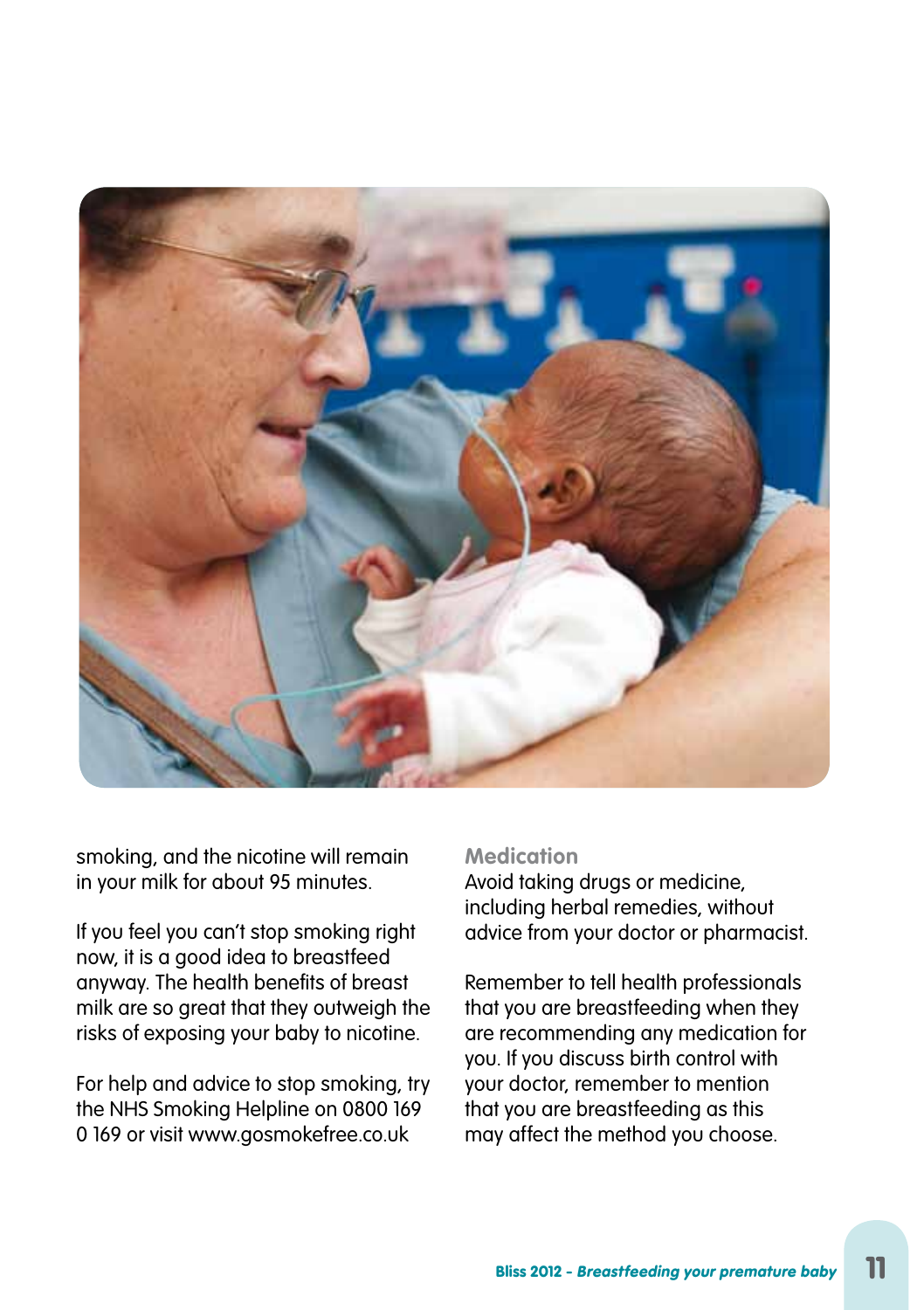### **Expressing your milk**

Your baby may not be ready to feed directly from the breast straight away. So while they are getting stronger, you can pump the milk from your breasts using a technique called expressing.

Expressing breast milk is a skill that can take time to learn, and the staff looking after your baby will give you positive support and practical help with this. It is important to start expressing your milk frequently as soon as possible after the birth of your baby.

Only a small amount of milk is produced in the first few days after a baby is born. This is perfectly normal. Later on, the amount of milk you express may change depending on the time of day and how you feel. Expressing can feel like a big pressure and it is important to remember that no matter how much or little you are able to express, your baby will benefit.

Breast milk changes over time. During the time that you spend expressing your milk, you will notice many changes in its flow, colour and consistency. One mum's breast milk may look very different to another's, but don't worry,

this does not mean that your milk is any better or worse, just different.

In the early days, if you are expressing colostrum, you may only obtain a few drops. Gradually, over the following few days, the volume will improve and expressing should get easier. Try to remember that this stage only lasts for a few days, and that the milk will flow more freely as the volume improves.

You may notice that your breasts have not changed much since you gave birth. This is because your more mature breast milk comes after three or four days. When your milk comes in, it is a gradual process, and you will notice your breasts feeling tender and getting fuller.

Some mums of premature babies can take a little extra time to establish a milk supply. During the last stages of pregnancy, hormones prepare the breasts to start producing milk, and this process may have been cut short if your baby was born early. You will eventually 'catch up', so don't lose heart, and do ask for support from breastfeeding experts who are there to help you.

**"My son, Nathan, was very sick and not expected to live. Despite this, a very brave midwife asked me if I was intending to breastfeed, and showed me how to express milk. If she hadn't made that suggestion then that would have been the end of my breastfeeding story."**

Michaela, mum to Nathan, born 24+1 weeks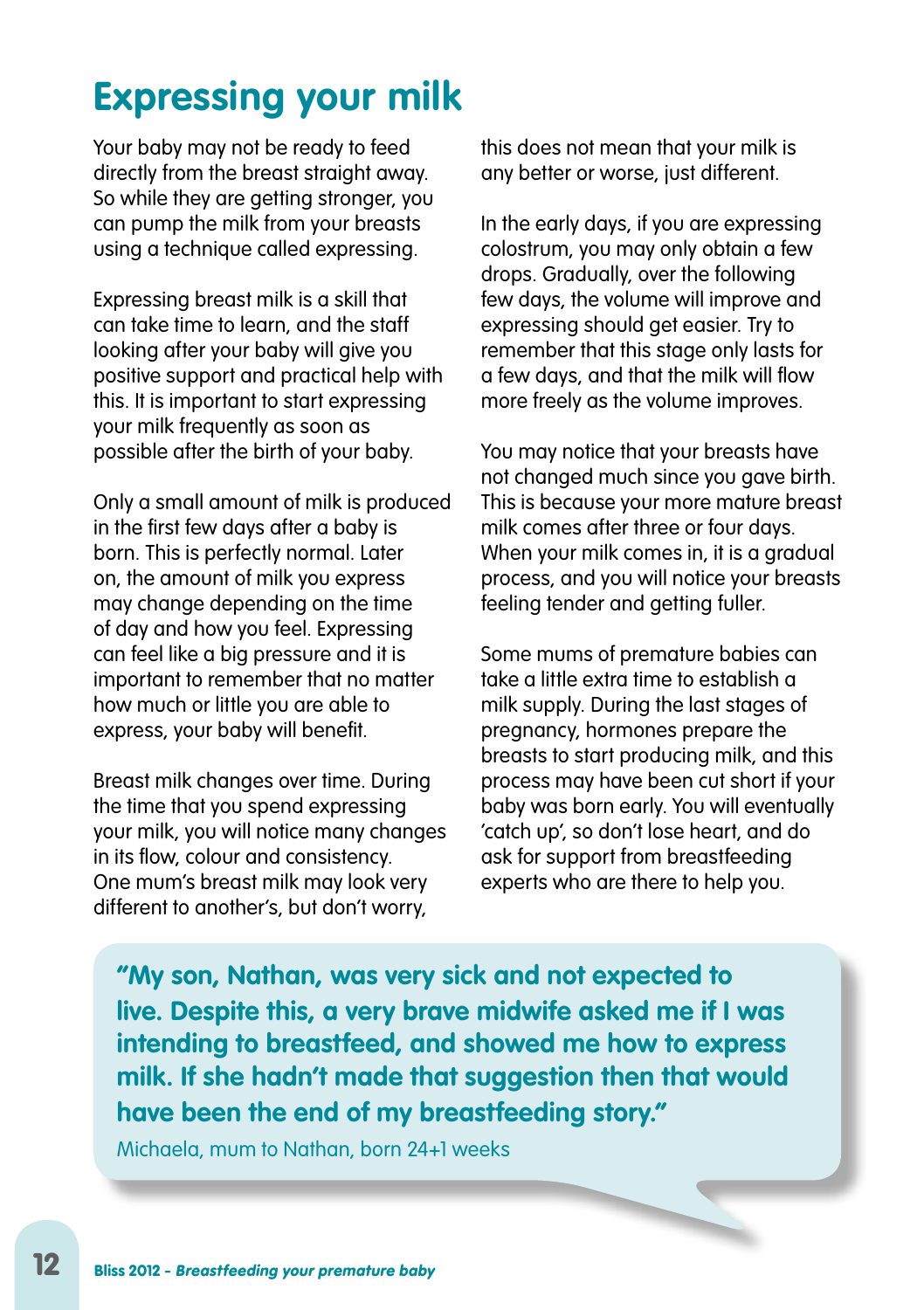#### **Colostrum (first milk)**

All mums produce a special first milk, called colostrum, in the first three or four days after delivery. Colostrum is thicker than breast milk and yellow in colour. It contains a rich mix of proteins, including antibodies, that help to protect a newborn against infection.

#### **How often to express**

It is best to express milk eight to ten times in 24 hours and to try to avoid leaving gaps of more than three hours during the day. At night, try not to leave a gap longer than five to six hours. This pattern will ensure that you maintain a milk supply that will satisfy your baby's needs. The more you can express the better. Later on, you may be able to express less often, depending on how much milk you are producing.

Obviously this can be very tiring and you may feel that expressing is adding extra pressure to an overwhelming and stressful situation. Try to give your self as much time as possible to relax, try to establish a routine and allow time for preparation before you begin expressing. Your body may respond to certain things you do, leading to expression by triggering your milk ejection reflex.

#### **The milk ejection reflex**

Each time you express milk or sit down to breastfeed your baby, you may notice a sensation in your breasts called the 'milk ejection'

reflex. In the early days, this takes a few minutes to appear, but later on it will occur within a few seconds.

Milk ejection feels different to different women. You may have tingling or prickling in your breasts and nipples, or a feeling as if the milk is rushing in to fill them. Some mums describe a slight pain and some mums have no sensations at all but notice that milk starts to drip from both breasts.

#### **Methods of expressing milk**

There are various options available to help you express your milk – from the high tech to the very basic. You may wish to use a combination of methods to suit your needs:

- Electric pumps Hospital-grade electric breast pumps are a good choice if you will have to express for a long time. There are several types, and most can be adapted to allow single or double pumping. Electric breast pumps can be rented .
- Hand pumps Manual or electric hand pumps are a cheaper option and are easily available. With manual hand pumps, suction is created by squeezing a handle, which can prove quite tiring after a while. The battery or mainsoperated versions can save you both time and energy.
- Hand expression This is the simplest way of expressing your milk, and it is an important skill to learn. Do ask for help if you have any questions or problems.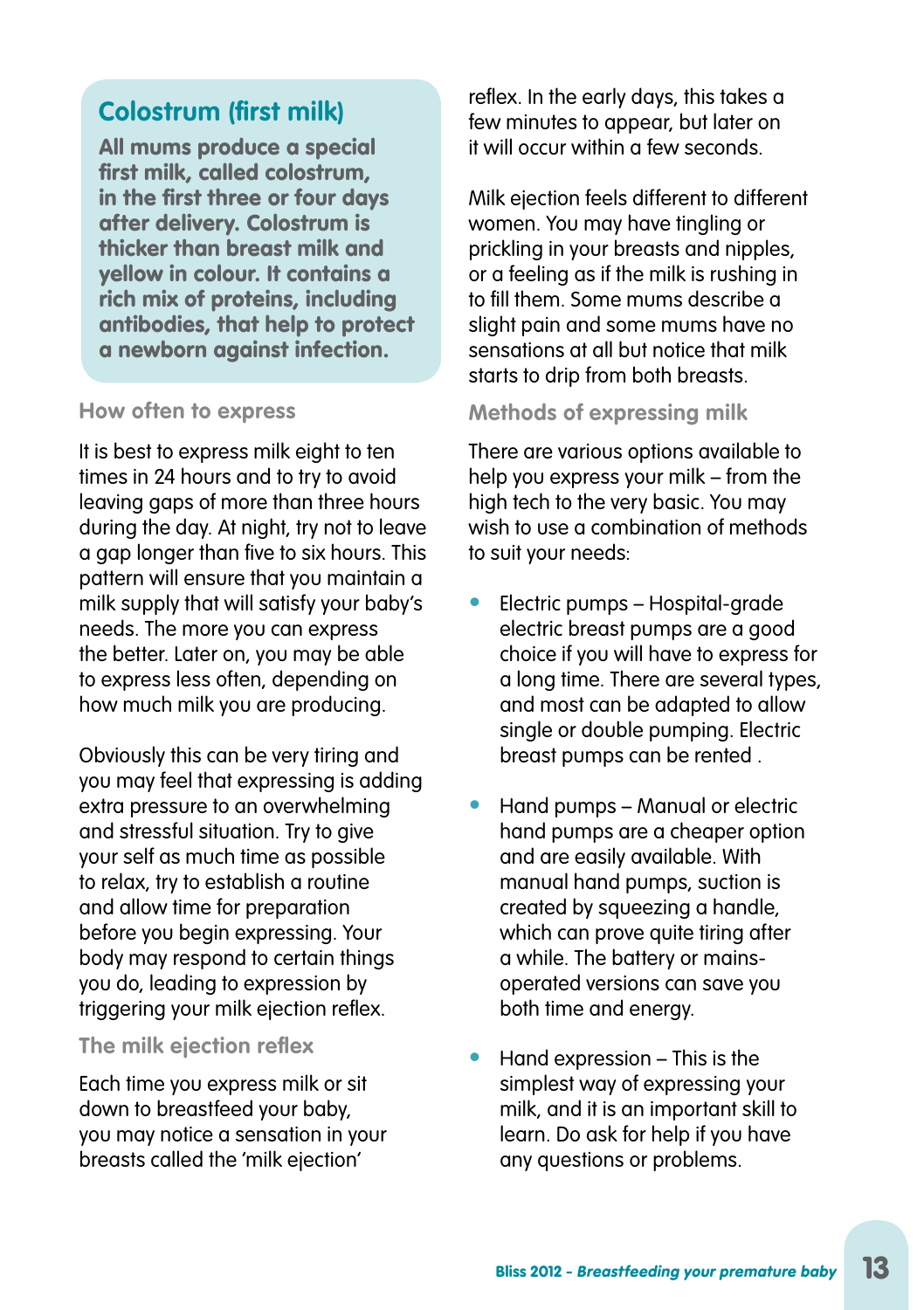### **Breast massage technique**

Gentle breast massage can help your milk to flow and make it easier to express milk. Begin by applying a warm flannel or towel to your breasts. You can stroke the area with gentle, feather-like movements (A).



Or you can massage your breast with a hand action that rolls the knuckles downwards over the breast (B), beginning at the top of your breast and working towards the areola (darker-coloured skin around the nipple), gradually going over the whole breast (C).

Don't forget to include nipple stimulation. The nipple can either be rolled gently between the thumb and forefinger, or the palm of the hand can be gently moved back and forth over the tip of the nipple.

Then stroke the area under the nipple and areola with flat hands in an upward movement (D).

Massage should feel comfortable, so remember to be gentle. If it is painful, stop and ask for professional advice. It can also be helpful to ask your partner or a friend to massage your back before you express, as this can also stimulate your milk flow.



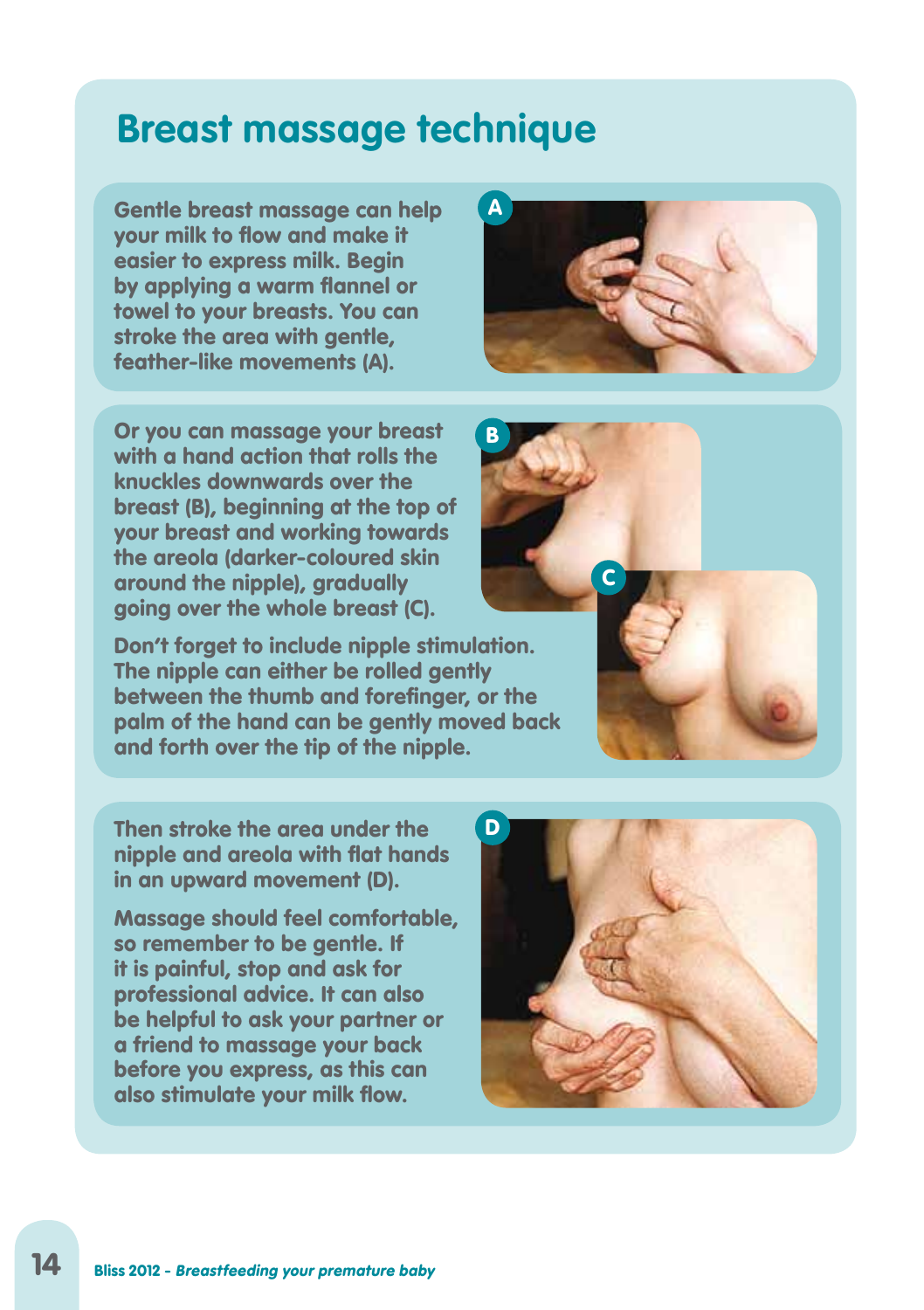#### **Put your feet up**

Sit down and put your feet up for five minutes before you start to express your milk. Relax your arms and back, and take several slow, deep breaths. Concentrate on feeling the tension leave your body. Maybe even listen to your favourite relaxing music.

#### **Encouraging the flow**

Many mums find that having a photo of their baby to look at helps them while expressing. You could also try recording a video of your baby on your mobile phone or camera. Borrowing a cuddly toy from your baby's cot, or a piece of clothing your baby has worn, can also help the milk to flow by providing powerful memories of your baby. Warm flannels or towels placed on the breasts can help the milk to flow more easily, especially if your breasts are very full on the third and fourth days. Breast massage before and during expressing can also help to drain your breasts. This gentle action will trigger the milk ejection reflex, stimulating your milk flow. Expressing some milk by hand before using a breast pump may also help.

#### **Everyone is different**

Some mums find it very easy to express milk and they produce more milk than their baby requires; others need more time and may produce just enough to feed their babies. Don't think that you are a failure if you are finding it very

time-consuming to express. It does not mean that you will find breastfeeding equally difficult. After all, nature has equipped babies with a very efficient system of getting milk from the breast.

It may be helpful to express in short bursts. Try expressing either once an hour, over a period of eight hours in a row, for 15 minutes each session, or every two hours for about 30 minutes each session, if you can manage it. You may need to set some time aside and plan your expressing routine, especially if you have other children or other commitments. This can really help your milk flow and establish your pattern.

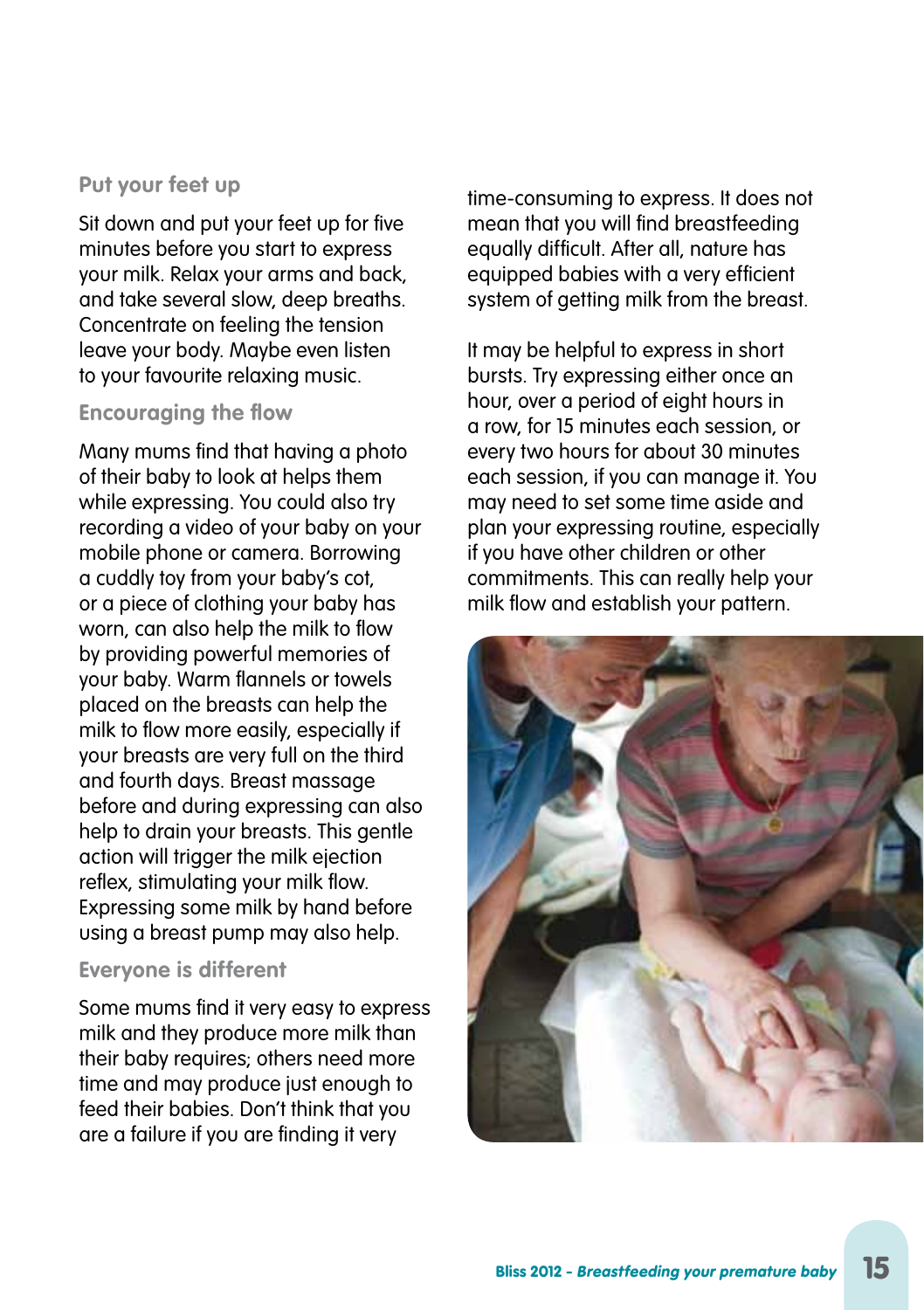#### **Getting the timing right**

- It can be helpful to take one-minute breaks during pumping sessions. You can take these breaks every three or four minutes. Massaging both breasts during these rest periods may also help to make expressing more efficient.
- It is very important to express your milk regularly. At first, it's best to express at least eight to ten times within every period of 24 hours. Later on, you may be able to express less often, depending on how much milk you produce.
- Try to express first thing in the morning, ideally before there are any interruptions.
- You will need to express during the night. Your body's milk production will be boosted by night-time sessions.

If you have a large milk supply, it is very important not to limit the number of times you express or the amount of milk you remove at each expression. This is because as the bottle fills, the volume of milk in the breast goes down and the fat content gradually rises. Therefore, the milk at the end of the feed contains the highest amount of fat and it is essential that your baby receives the extra calories. Also, when you know you have a good supply of milk, it gives confidence and helps you

to relax while you express. If you have a large supply of frozen breast milk that your own baby will not be able to use, it may be possible to donate your milk to a milk bank. For more information please contact the UK Association for Milk Banking www.ukamb.org

#### **As your baby moves on to the breast**

When your baby starts to establish breastfeeding, you may find it confusing knowing when to express and when to breastfeed. The tip is to continue to express so that your supply does not dwindle. It is important not to express just before a breastfeed. However, if your breasts are very full, it can be useful to express by hand briefly in order to soften your breast.

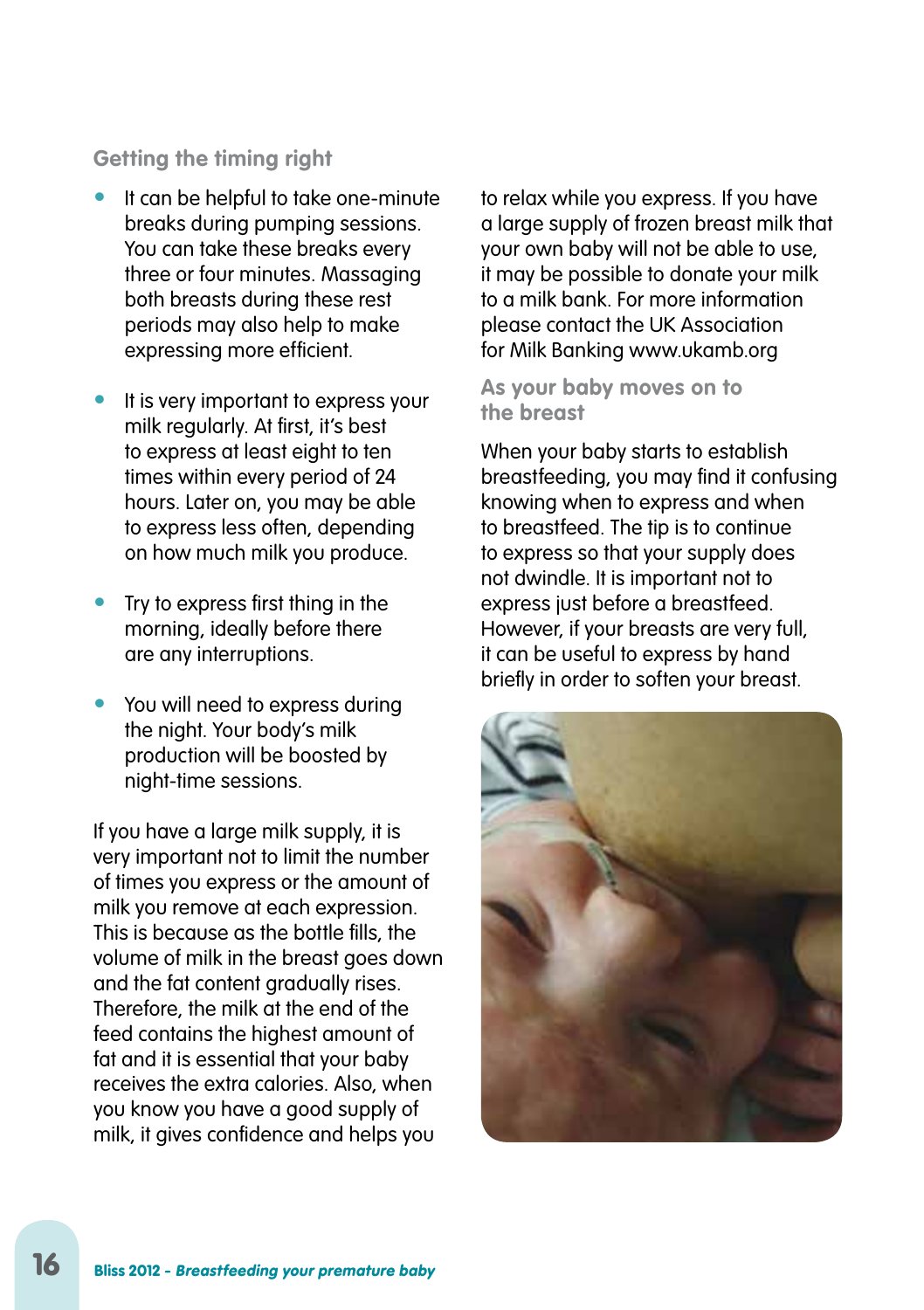

#### **Twins and multiples**

Most mums are able to produce more than enough milk for twins or triplets without any supplementation. For multiple births, you may need to use formula as well, but this will depend on your milk supply, your confidence and the amount of support you have from the people around you.

For more detailed information about breastfeeding twins and multiples, contact the Twins and Multiple Births Association (TAMBA) through their website www.tamba.org.uk

#### **If your supply decreases**

Occasionally, when mums have been expressing for several weeks, the milk supply will suddenly reduce for no apparent reason. Usually, this is just temporary. It does not necessarily mean that you are losing your milk supply. Try not to focus on the amount of milk gathered when you express, but do ensure you are expressing eight to ten times per day. Concentrate on relaxing and take practical steps to trigger milk production such as:

- Expressing with your baby nearby, or using breast massage and Kangaroo Care, are helpful ways to increase your milk supply.
- Sometimes changing the method you use to express can also help. For example, if you are doublepumping, try single-pumping with extra massage, or vice versa.
- Hand expression will give you more control over the way your milk is expressed.
- Some mums say that having a photo of their baby, or keeping an item which has their baby's smell nearby, while they are expressing will also help.

#### **Drugs to increase milk supply**

You may be advised to ask your GP to prescribe a drug to increase your milk supply. Although some mums have found this type of medication helpful, there is no firm evidence that it is effective, and it is best to avoid any unnecessary medication when breastfeeding. Therefore, we would always advise using techniques described above, such as massage and regular feeds and expression, to increase milk supply. However, this is an area where local opinion and practice vary. You will need to ask for specific advice from the doctors caring for you and your baby.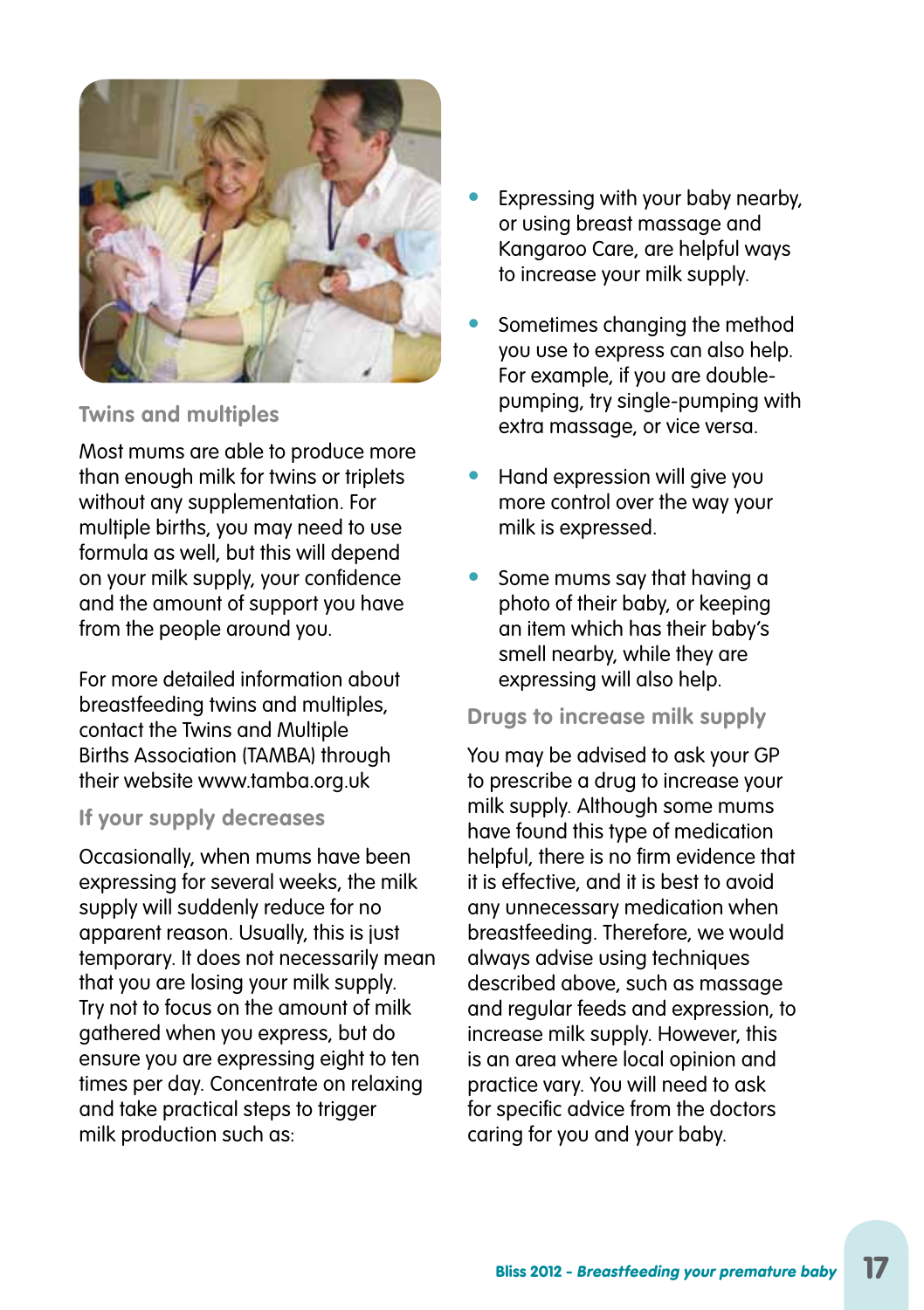#### **Hand expression**

Hand expression is a very important skill to learn, and is a useful 'first aid' technique to drain blocked milk ducts. When milk ducts (tubes through which the milk is carried) are not emptied properly, they can become blocked and feel uncomfortable. Restoring the milk flow as soon as possible can help to prevent infection (see page 22). Hand expression will also help you to encourage your baby to feed. You can do this by expressing a few drops of milk on to the end of the nipple for them to taste while you are doing Kangaroo Care.

#### **Getting ready**

Have a clean towel ready to catch any spills. A wide-mouthed container is also essential, as milk may spurt in several directions at one time.



#### **Be easy on yourself**

You are going through so much at the moment, and it is important to relax as much as possible. Try to give yourself plenty of time to express your milk. Make sure you leave enough time for preparation, as this can become an important part of the whole expressing routine.

#### **Technique**

1. Cup your breast and feel back from the end of the nipple to where the texture of your breast feels different. Using your thumb and index finger squeeze this area – this shouldn't hurt.

2. Release the pressure and then repeat again and again, building up a rhythm. Avoid sliding your fingers over the skin. Milk should start to flow.

3. When the flow slows down, express the other breast. Keep changing the breasts until the milk stops or drips very slowly.

4. If the milk doesn't flow, try moving your fingers slightly towards the nipple or further away. Or try gentle breast massage.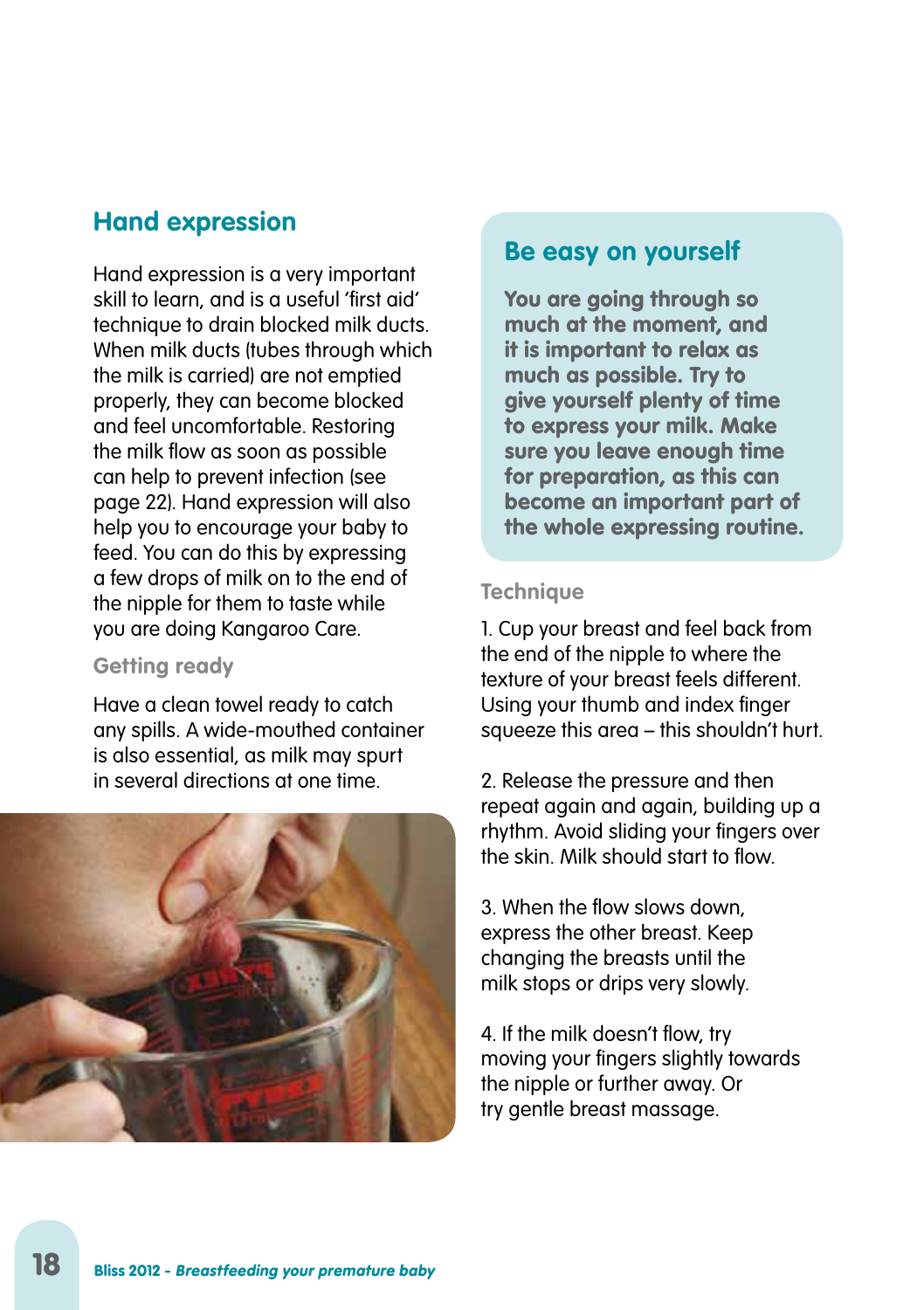#### **Expressing your milk with a pump**

Breast pumps do not pump, suck or pull milk out of the breast. The breast pump removes milk as it flows into the nipple. Therefore, you should make sure you understand fully the following guidelines about milk expression before you begin.

#### **Getting ready**

- Give yourself plenty of time to prepare the equipment and express your milk.
- Make sure you have all the bits and pieces you will need close at hand. You will need lids for the bottles, water to drink, a pen to complete the label and a table to put the bottle on whilst you disconnect from the tubing. Tips on sterilising equipment and storing breast milk can be found on page 30.
- Make sure you wash your hands before you start.

#### **Getting comfortable**

- Try to sit comfortably, with your back straight. A sturdy chair with arms can make expressing much more comfortable.
- Support your breast from underneath, with fingers flat on your ribs and the index finger



where the breast meets the ribs. This supports the breast tissue forward into the funnel.

- Make sure that the nipple is central to the funnel.
- Keep the funnel close enough to the breast to maintain a vacuum, but do not press it too firmly or the breast tissue will be squashed and the milk will not flow freely.
- Be careful not to set the suction level on an electric or battery pump too high, since this may make your nipples sore. Try increasing the vacuum on the pump slowly until it starts to feel a bit uncomfortable and then reduce it slightly. It is a good idea to make a note of the best suction level so you can use the same setting the next time you sit down to express.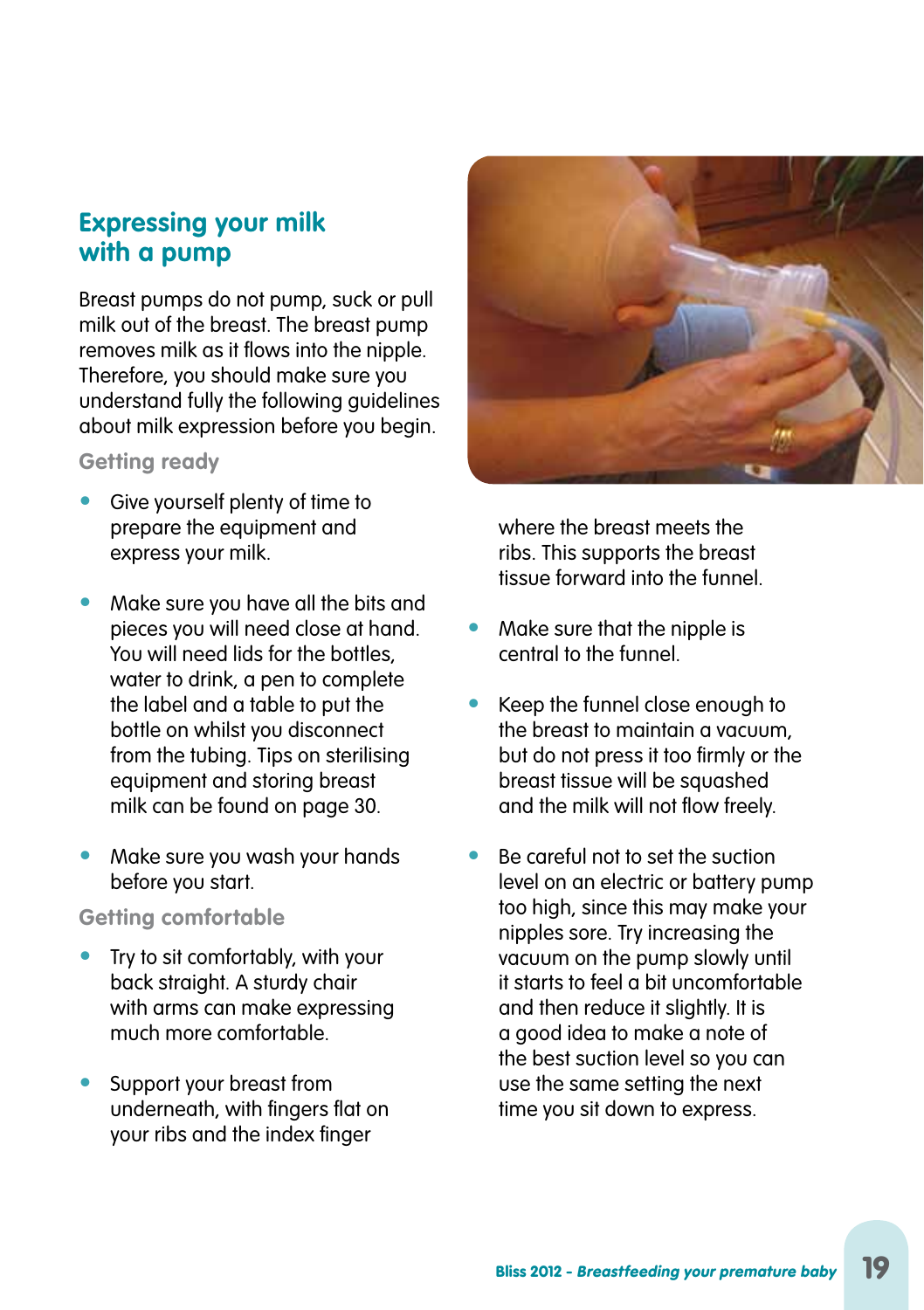- Do not try to remove the collection funnel whilst pumping since the vacuum can be strong. It can hurt if you pull away while the pump is running.
- Try gently massaging your breasts when expressing, as this can encourage milk flow (see page 14 for more information about breast massage technique).
- Use breast compression to help stimulate the milk ejection reflex, helping your milk to flow more quickly.
- When you start pumping, you might find that the funnel makes your nipple very sore.
- If this happens, it could be the wrong size for you. In this case, it is worth discussing it with your breastfeeding adviser or nurse. Larger funnels are available, which will make expressing more comfortable. Availability depends on the pump that you are using.

#### **Helpful hint**

You may find one breast produces more milk, or that one breast flows faster. This is perfectly normal and means that your baby might latch on to one breast for longer when feeding.

#### **How to do breast compression (deep breast massage)**

- 1. Hold your breast pump with one hand.
- 2. Hold the breast with the other hand, thumb on one side of the breast, finger on the other side, fairly far back from the nipple.
- 3. Do not roll your finger along the breast, just squeeze.
- 4. Do not squeeze so hard that it hurts and try not to change the shape of the nipple area (areola).
- 5. When the milk stops flowing, release the squeeze and wait for a short time before compressing the breast again.

#### **Getting more milk**

While expressing your milk, changing from one breast to another can help to stimulate the milk ejection reflex which can make your milk flow more quickly or come out in spurts. Carry on with one breast until the milk flow slows to the occasional drip. The amount of fat in your milk rises as the breast is emptied, so it is important not to restrict the time taken to express milk. Doublepumping/expressing from both breasts at the same time can save a lot of time.

Research has shown that doublepumping may increase your milk supply, especially if your baby is born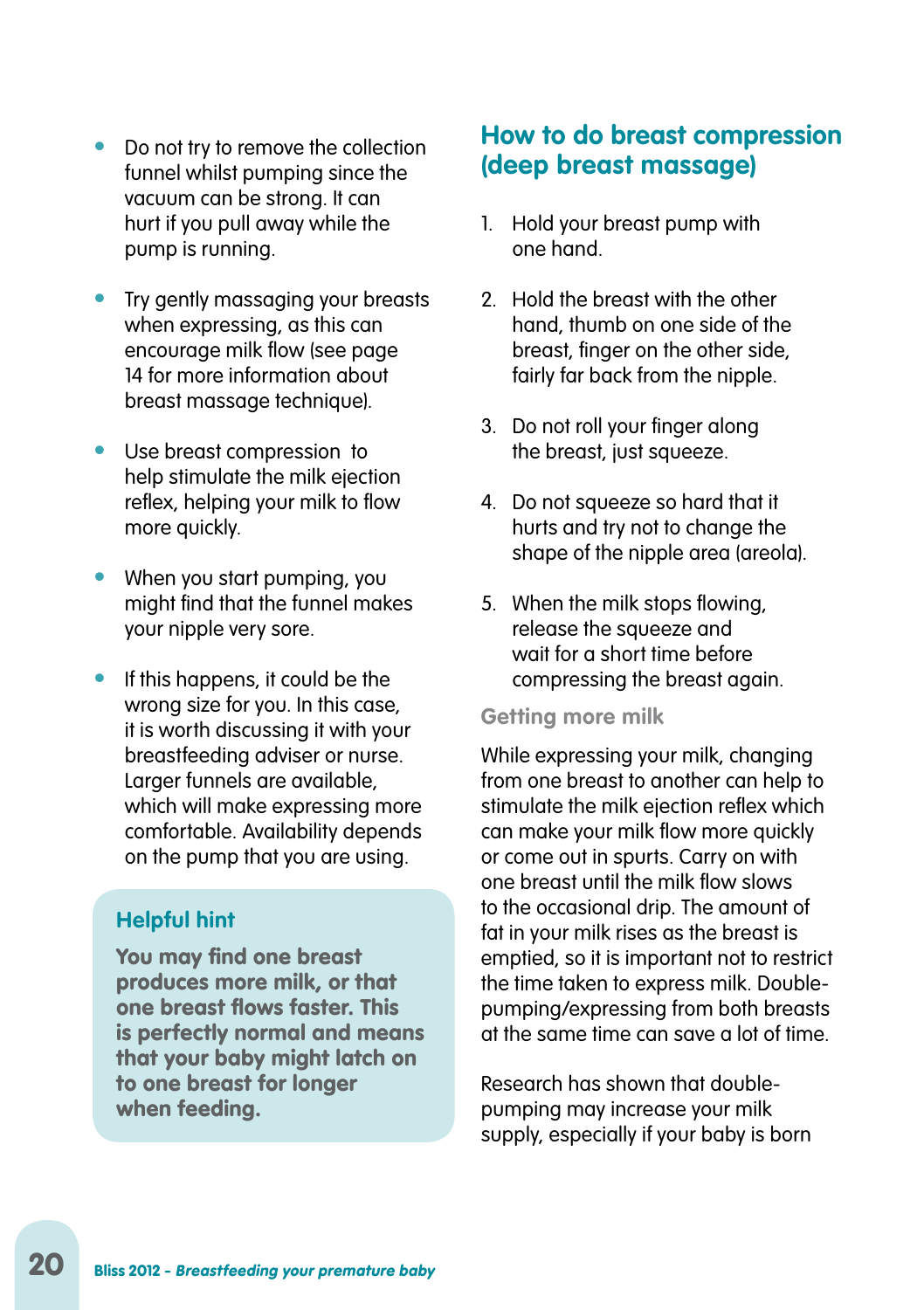very early. It will also save a lot of time. Some mums can find it a bit daunting but it can be very helpful to express beside your baby's cot or incubator. Expressing close to your baby will help the milk to flow more quickly.

#### **Helpful hint**

If you are sterilising or cleaning your equipment, make sure that the inside of your funnel is thoroughly dried, as this will give better suction (see page 30 for more information on sterilising).

#### **A comfortable bra**

It may help to buy a comfortable bra, since your breasts will need extra support during this time. Many nursing bras, with openings in the cup to help you access your breasts more easily, are available on the high street from specialist baby stores.

For double pumping, wearing a halterneck that has been adapted to hold both funnels securely may be useful, since it will free your hands while you express. Some mums find that adapting a sports bra can also work. You can do this by cutting slits along the seams in the end of the cups just large enough to ensure that the narrow point of the funnel can slip through, and ensure that the widest part of the funnel can be placed more snugly against the breast.

Underwired bras should not be worn, as they can damage the tender breast tissue and may cause blocked milk ducts, which can result in mastitis.

#### **Getting into a routine**

It will help to get into a routine for expressing as soon as possible. You may find that your milk flow responds to a fixed routine to get you ready for expressing. These can be very ordinary actions, like removing equipment from the steriliser, or putting together the pump. The sound of a breast pump or even the smell of disinfectant may trigger your breasts to release milk. The preparation time is an important part of expressing milk. Your body may learn that certain things you do leading to milk expression will trigger a milk ejection reflex, making it easier to express.

#### **Taking care of your equipment**

If you are using a breast pump for extended periods of time, it is important to maintain your machine and equipment. It is always a good idea to check the tubing and funnels, as a milky residue can slowly build up, making points of connection less snug. Making sure that equipment is extra clean after every session can reduce loss of pressure and will ensure that your milk is not contaminated by germs.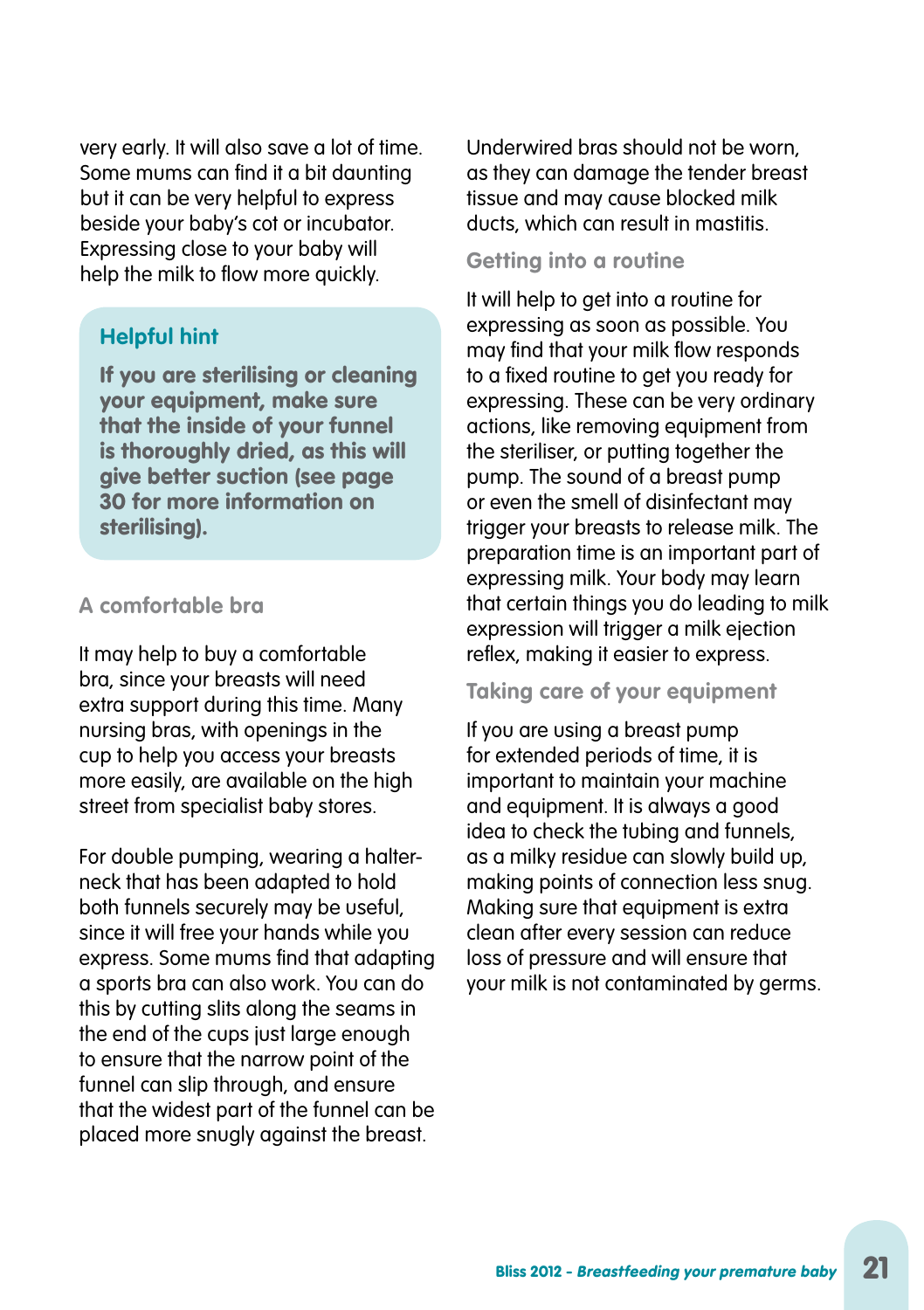### **Some problems that may occur when expressing**

The most common pumping problems with milk expression are sore nipples and small amounts of milk. You might find that the diagram on page 28 helps you understand some of the terms used here to describe parts of the breast.

#### **Sore nipples**

To help prevent sore nipples, make sure the funnel is the correct size. If friction is created while expressing, you may need a larger-size breast shield. Ask your nurse, midwife or lactation consultant for advice. Always apply the lowest vacuum setting that will produce milk. High vacuum won't make the milk flow any faster and may make your nipples sore.



#### **Small amounts of milk**

It is common for mums to express only small amounts of milk especially to begin with. There are many reasons for this and they can include being in a hurry, feeling stressed or under pressure, or a collection set (funnels) that are too small. Try some relaxing techniques and allow yourself enough time for milk ejection reflex to appear before using a pump.

#### **Infections of the breast**

Thrush is a yeast infection which can cause pain when expressing, and can be passed from baby to mum when breastfeeding. The symptoms are painful breasts, or a burning feeling. The nipple can also become red and shiny. If you think you have thrush, it can be easily treated. It is best to seek advice from the nurses on the neonatal unit. Both you and your baby should be treated.

#### **Mastitis**

Mastitis is a breast infection which can be caused by blocked milk ducts, but this is not always the case. It can also be caused by cracked nipples, since infection has a route to enter the breast. If you have mastitis, you may have some of the symptoms of blocked ducts (see page 23). However, mastitis also causes flu-like symptoms and a general feeling of being unwell.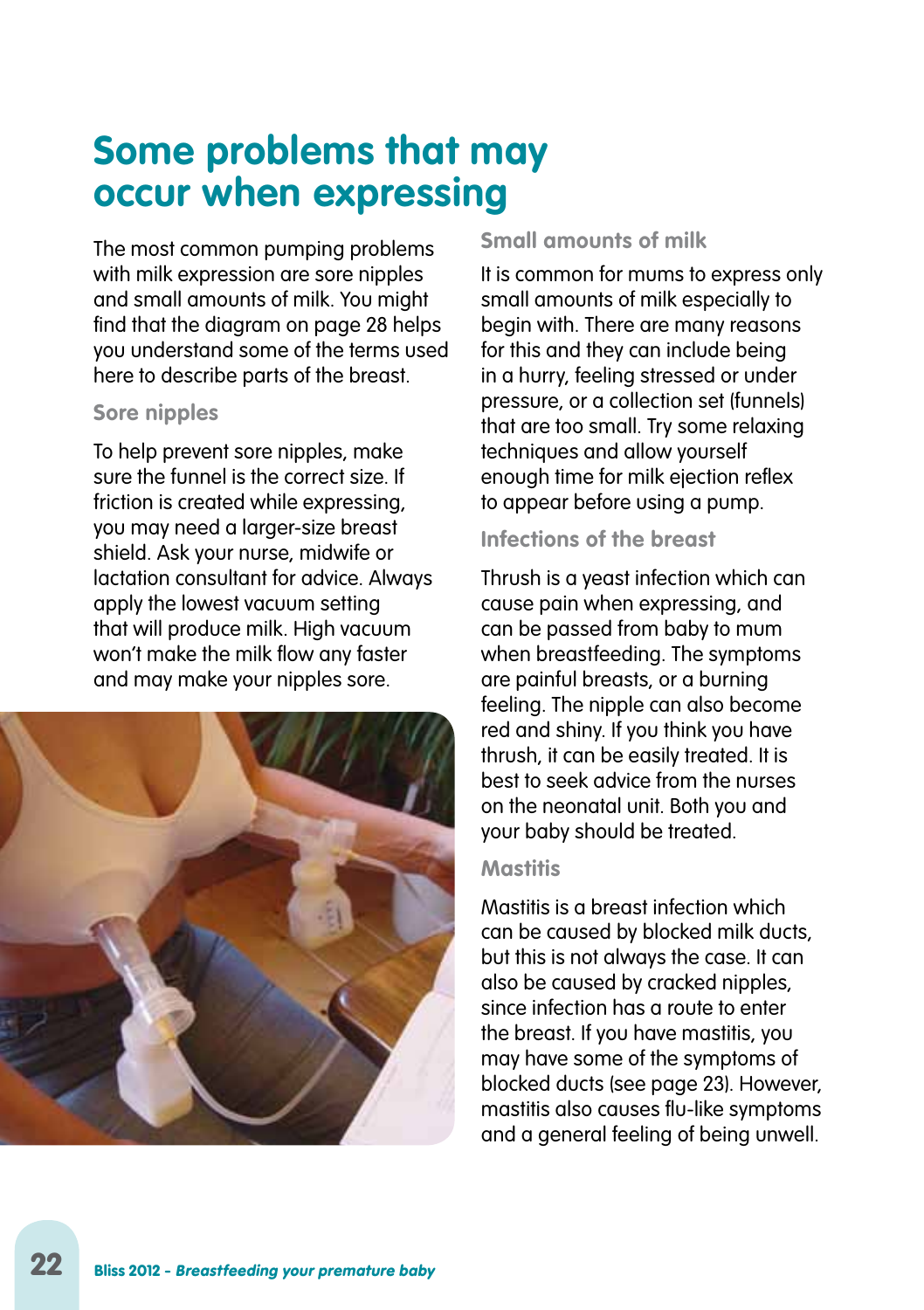It may need treating with antibiotics and therefore it is important that you consult your doctor. It is also very important not to stop expressing, as this can make the symptoms worse. Don't worry – your milk is still safe to use.

#### **Blocked ducts**

Milk travels to the nipple through tubes called ducts. Sometimes the milk ducts can become blocked. Symptoms are pain or redness in the area around the blocked duct or a hard lump in the breast.

Blocked ducts can occur when the breast is not well drained, and therefore can be more of a risk for mums who are expressing their milk. There are many things you can do:

- Massage the affected area before and during expressing
- Use a hot towel on the affected area or take a hot shower
- Express milk with a pump
- Avoid underwired bras and tight clothing.

#### **Engorged breasts**

Sometimes the breasts become too full, hard and painful. If engorgement becomes a problem, you need to increase the number of times you express in a day and ensure that you continue to express until the milk stops dripping. Expressing more often will also lower the risk of a breast infection such as mastitis.

**"After my son was born at 27 weeks, weighing only 1lb 4oz, breastfeeding was the last thing on my mind. However, I came to understand the importance of breastfeeding for my tiny son. I followed this booklet's advice and expressed at least every three hours, even at night, to try to stimulate my milk supply. Since he came home, he has only had one minor cold and he's also no longer on oxygen. I like to think that his good health is at least partly as a result of breastfeeding."**

Rachel, mum to Tal, born 27 weeks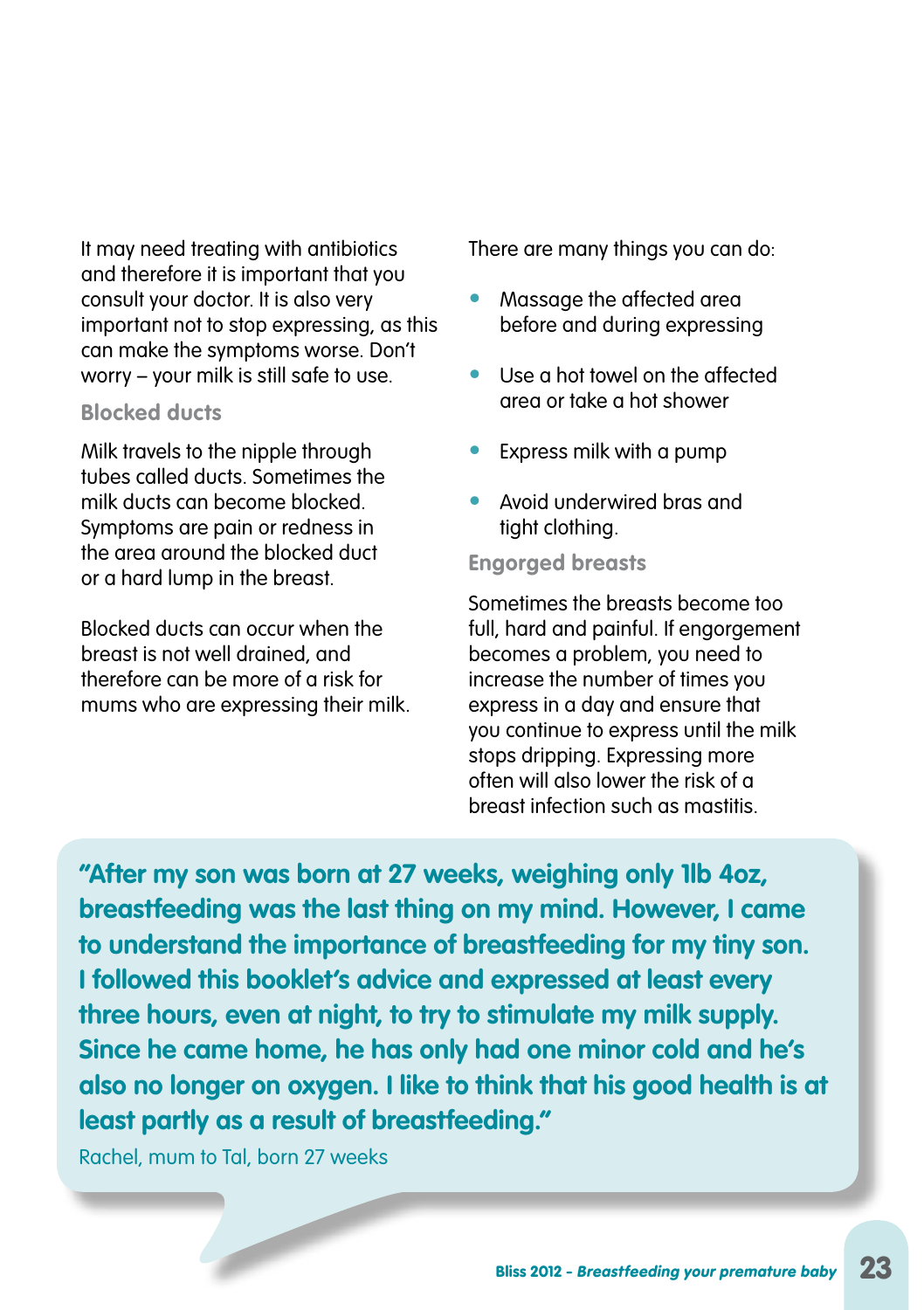### **Breastfeeding your baby**

Eventually, the time will arrive when you can put your baby to the breast. This section of the booklet will help you prepare for that very precious moment.

#### **First cuddles**

When your baby is well enough to come out of the incubator, they may be able to be undressed and held against your skin (this is called Kangaroo Care, see page 8 for more details). The first time you hold your baby, there is no need to concentrate on feeding. Just cuddle your little one gently in your



arms and talk to them. Your baby will be comforted by the skin contact and by the sound of your voice, which they heard whilst growing in your womb.

When you do put your baby to the breast, they may not actually suck, but they will enjoy your closeness and the taste and smell of the milk expressed on to your nipple. It may be helpful to use pillows to support your back and arms, and to raise your baby so that they are level to the breast. Your baby will feel most comfortable if their head and body are in a straight line and support is given to their neck, shoulders and back.

#### **Starting to breastfeed**

Encourage your baby to enjoy being at the breast. Tiny babies love to lap milk and to catch dribbles of milk in their mouths. At the first feed, do not expect too much, since premature babies get tired easily and must gradually learn to suck.

#### **Capturing your baby's interest**

Initially, your baby may not show any interest in the breast, particularly if they are being fed every hour, since it is the feeling of hunger that will trigger a baby's demand for milk. Touching their lips and jaw gently may help. You can also express a little milk directly into their mouth.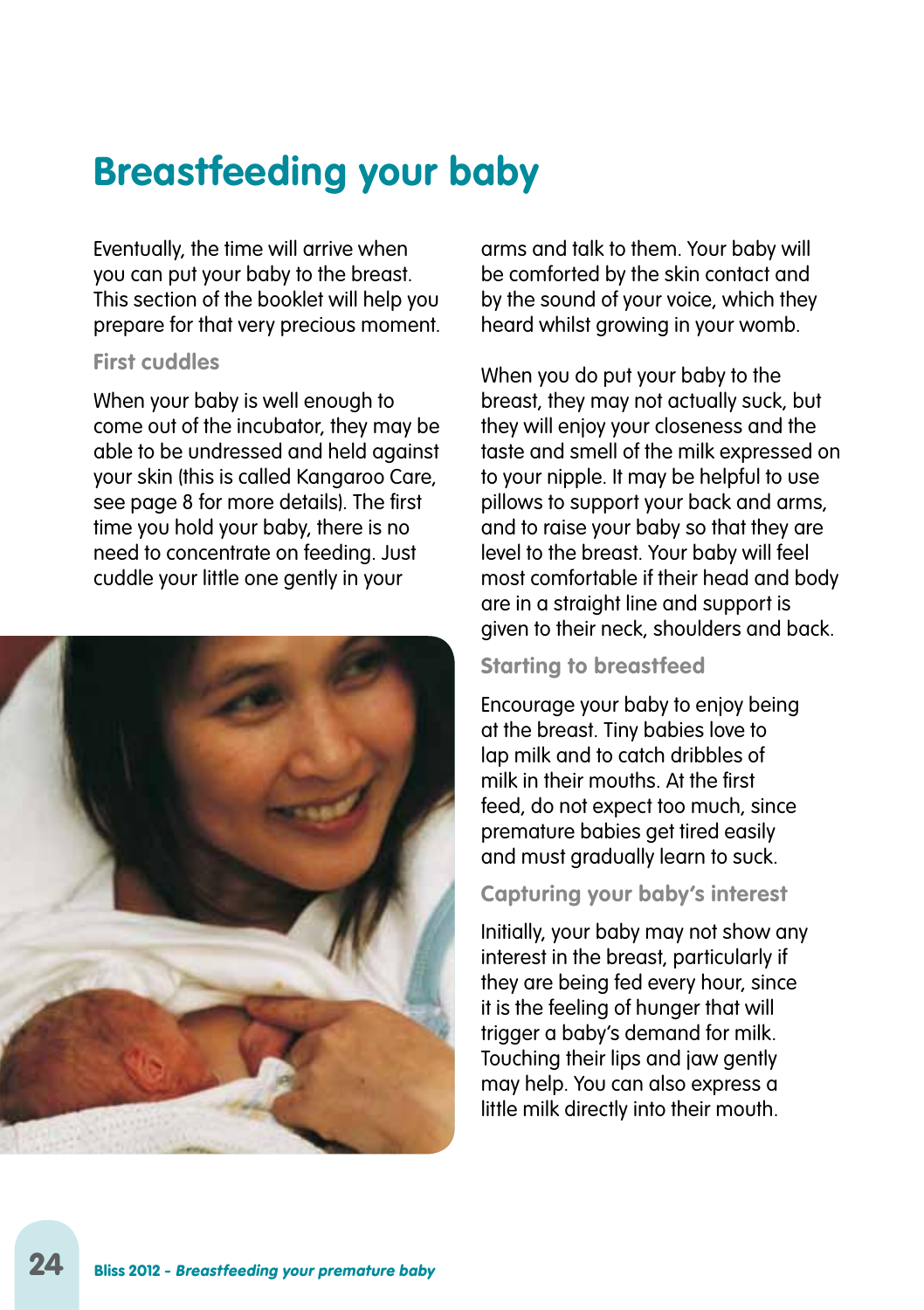#### **Helpful hint**

Remember to move your baby towards your breast, rather than your breast towards your baby.

Using a breast pump briefly before a feed will also make the milk flow more easily and stretch your nipple, helping the baby to latch on to the breast. Reassure them with gentle handling.

#### **Making it easy for your baby**

Try not to be discouraged if your baby appears too sleepy to feed. Placing your baby on one breast and using the breast pump at the other will help your milk to flow more easily, since you get milk ejection on both breasts at the same time. This will help your baby save energy, since all they will have to do is suck and swallow. You will need an extra pair of hands for this.

#### **Non-nutritive sucking (NNS)**

Many hospitals use this as a method of supporting and encouraging early sucking experiences in babies. This is called non-nutritive sucking, as the baby is not getting nutrition (milk) while sucking. Dummies are offered to babies to suck while they are being tube fed.

Babies can also learn to suck by practising non-nutritive sucking directly at the breast. You can start as soon as your baby's breathing tube is removed. This method is described as 'dry' breastfeeding. This involves expressing milk which is then tube fed to your baby while your baby suckles on a drained breast. In this way, your baby will learn to associate sucking with a full stomach. When your baby can co-ordinate sucking and swallowing with breathing, you can partially express beforehand to trigger the milk ejection reflex so your baby gets the milk without too much effort. The next step is to put your baby to the breast without expressing first.

#### **How much milk is enough?**

If you have a very large milk supply it can be tempting just to remove enough milk for your breasts to feel comfortable. This is particularly tempting if you are in a hurry. If you don't remove all the available milk your milk supply can be down regulated. It is important that you drain the breast you are feeding from, as this will ensure that your baby benefits from the fat rich milk at the end of a feed (see page 16). Also remember that as your baby grows the amount of milk he will need will increase steadily.

#### **Nipple shields**

Nipple shields are made of soft silicone and fit over the nipple. They can be a useful tool when breastfeeding a premature baby with a weak suck. They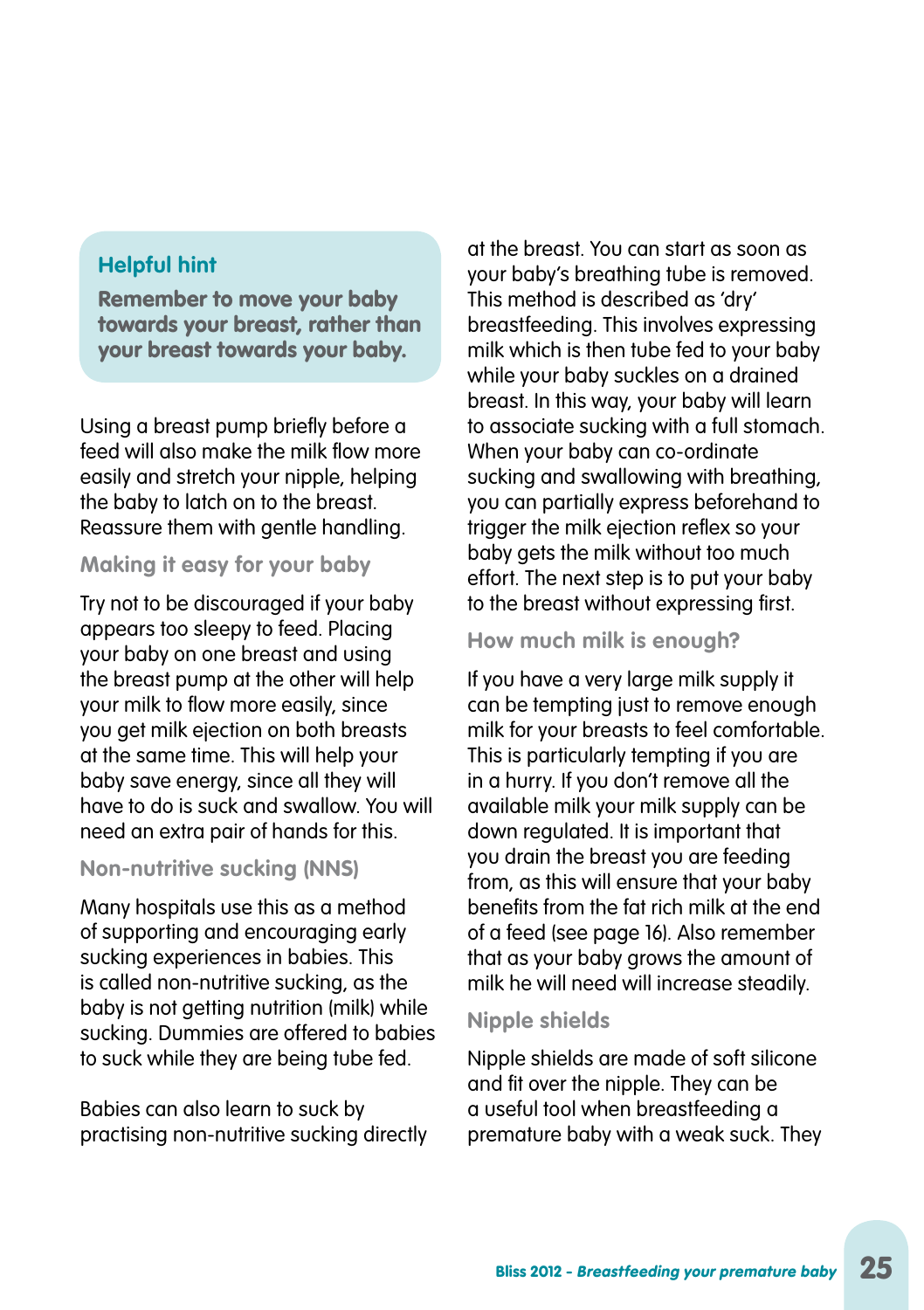are also sometimes used as a solution for sore nipples, which can be caused by pumping too hard or using the wrong position during breastfeeding.

However, they do have drawbacks and should only be used under professional advice and as a short-term measure.

With nipple shields, the baby is not positioned directly on the breast. This means less milk may get to the baby, as it has to flow through the shield before it reaches their mouth. Since the nipple is not being stimulated directly, milk ejection may be a little more difficult to achieve. It is important to express following a breastfeed using a nipple shield to make sure that all the milk has been removed from your breast. If you are using nipple shields, you should try to persuade your baby to latch on without them after a few weeks.

#### **Finding additional guidance**

Ask your midwife or health visitor for a copy of the DVD entitled From bump to breastfeeding. This resource was sponsored by the Department of Health and provides step-by-step guidance about establishing breastfeeding, how to position your baby effectively and specific breastfeeding problems. The DVD is available in English, English with subtitles, sign language, Urdu, Bengali, Somali and Polish.

**How will I know my baby is getting enough breast milk?**

Premature babies who are getting enough to eat have at least six to eight wet nappies every 24 hours, pale urine that does not have a strong smell, and regular bowel movements. A breastfeeding baby that is feeding well should not be constipated and should pass at least two soft, yellow stools in 24 hours.

Your baby will seem content and happy after a breastfeed and grow steadily. For any specific questions, you should talk to the team caring for your baby.

**How will I know my baby is hungry?**

The key is listening to your baby. If they give you a hunger cue, feed them. If you offer the breast and your baby starts to feed, they must be hungry. However some premature babies don't wake when they are hungry. The desire to sleep over rides the desire to feed.

Look out particularly for:

- Rooting
- Hand to mouth movements
- Sucking movements
- Sucking on fingers and hand
- Opening of the mouth in response to touch.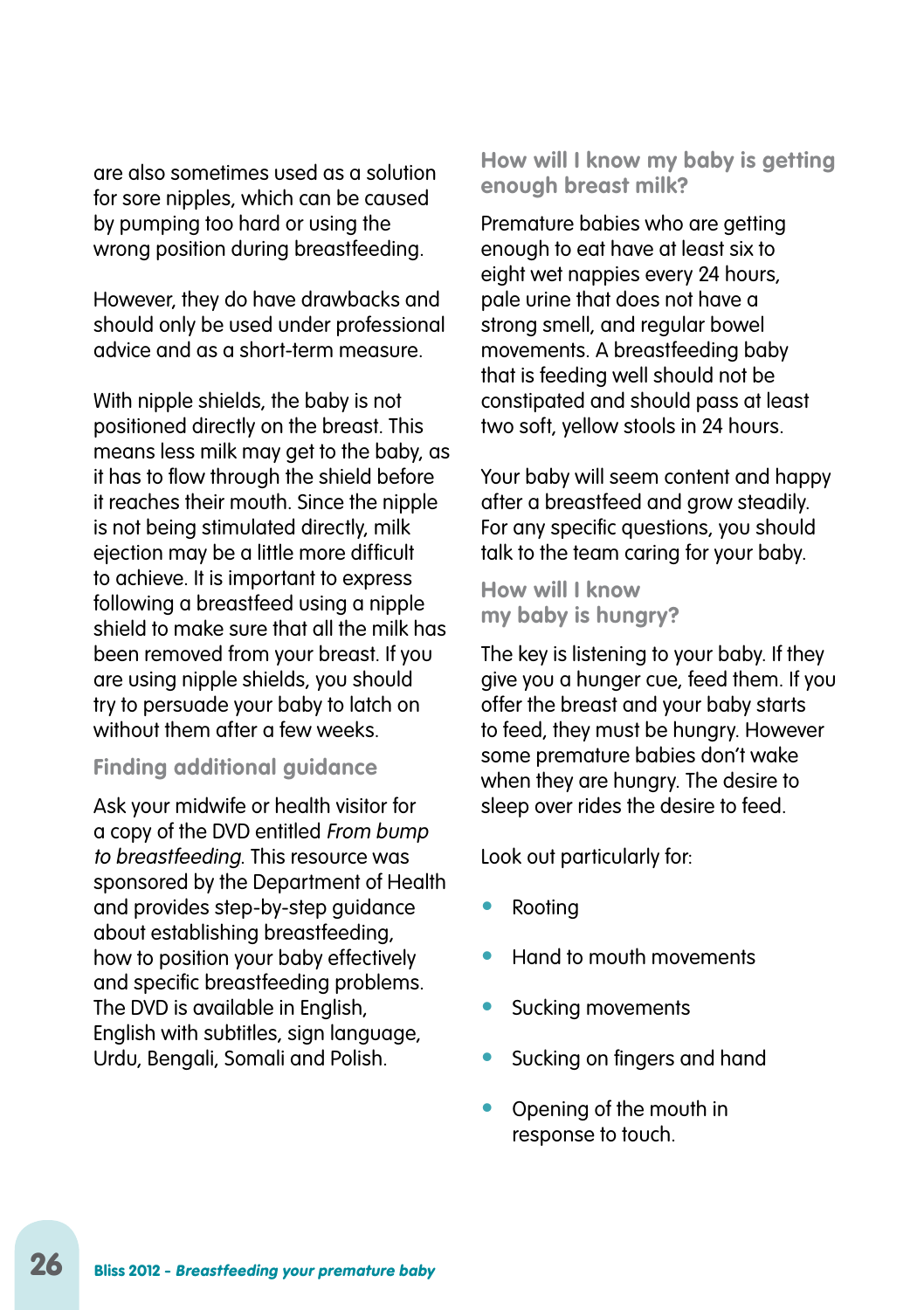Watch your baby closely while they feed. so you can be sure they are swallowing and sucking well. You may have to remind them to keep sucking and swallowing by stimulating them gently.

#### **Do keep expressing**

It is very helpful to continue pumping until your baby is able to breastfeed well, as it will help you maintain your milk production. Some babies may find it easier to develop a good sucking rhythm when their mum has a good milk production since the milk flows freely.

#### **Long-term goals**

It is worth all the effort of expressing milk and establishing breastfeeding when you see your baby growing and developing. This is a commitment to your baby and a real benefit to both of you.

Initially, you might decide that your shortterm goal is to continue breastfeeding or expressing until your baby reaches the date when they should have been born. The longer you breastfeed, the greater the benefits will be to you and your baby. However, it is your choice how long you breastfeed for. You are still doing a lot of good for your baby's health and development, even if you provide milk for just a few weeks.

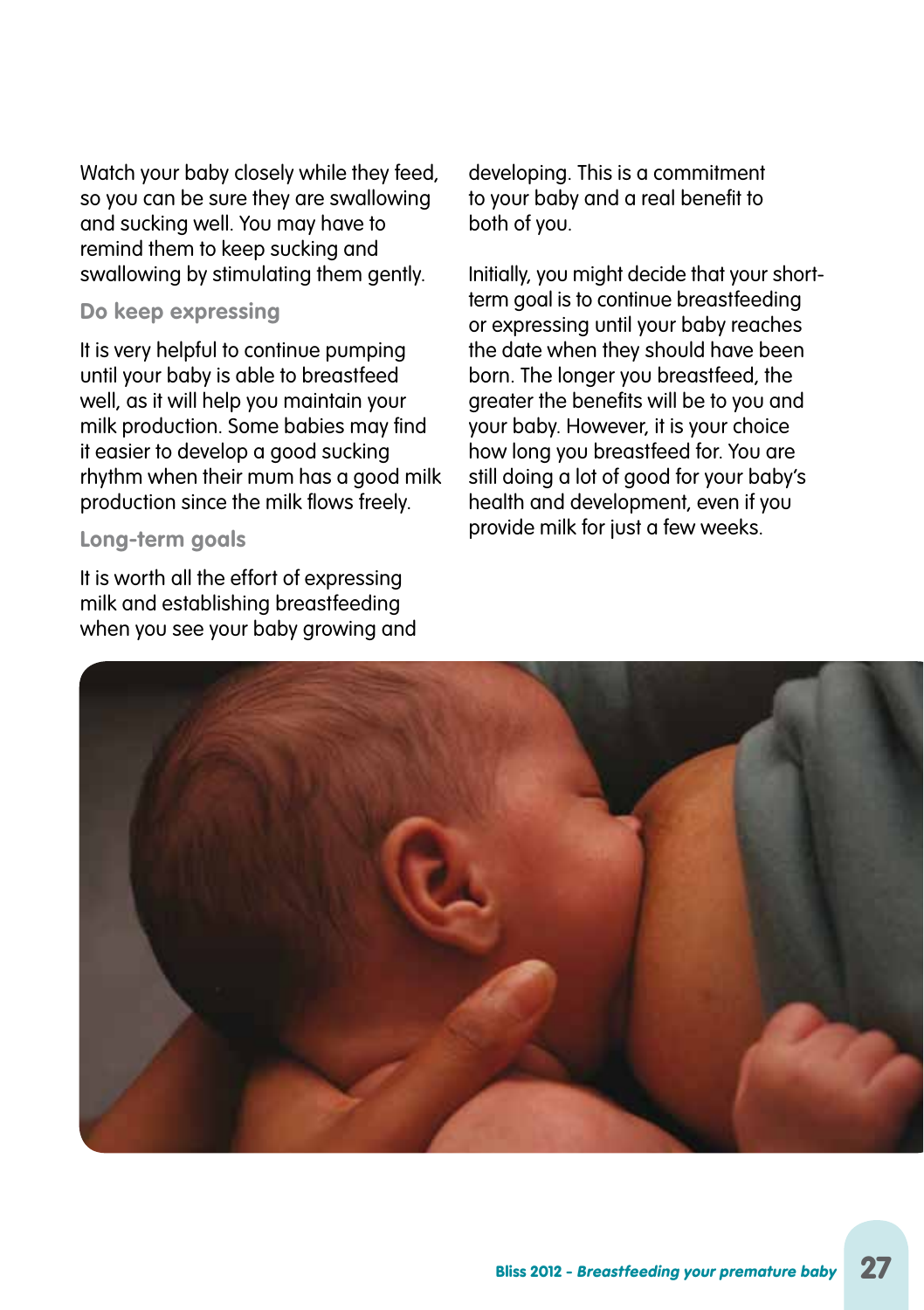### **Breastfeeding step-by-step**





#### 1

Start by holding your baby close to you with her nose level with your nipple.

#### 2

She'll reach towards your nipple, her mouth will open wide and you may see her putting her tongue out.





#### 3 4

When her mouth opens really wide, and she will open wider if you wait a little, bring her shoulders in close so that her head tilts backwards as she come to your breast.

Well latched on, her chin will be against your breast and there will be a little gap between your breast and her nose. You should be comfortable and feel no pain.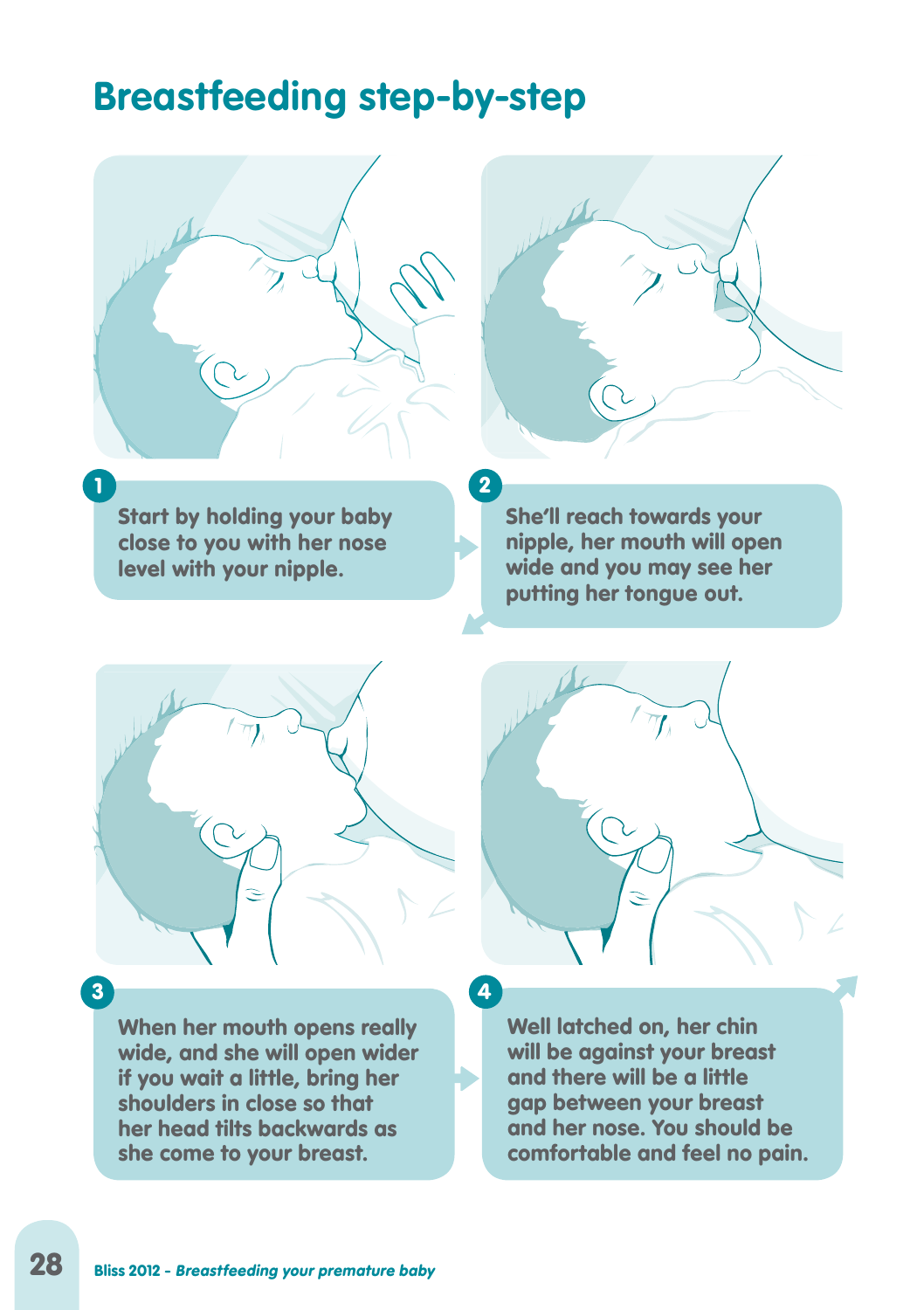



#### 3  $\overline{\phantom{a}}$  6

When she first starts to suck, your milk may begin to flow very quickly and she may come off. Don't worry about this. Just start again.

After some quicker suckling, she will slow down into a deeper slower rhythm and she should be relaxed and swallowing.

If it hurts, you can take her off by slipping your little finger gently into the corner of her mouth to release the suction.



Babies come off the breast spontaneously when they have had enough. Then you can offer the second breast if she's still awake.

7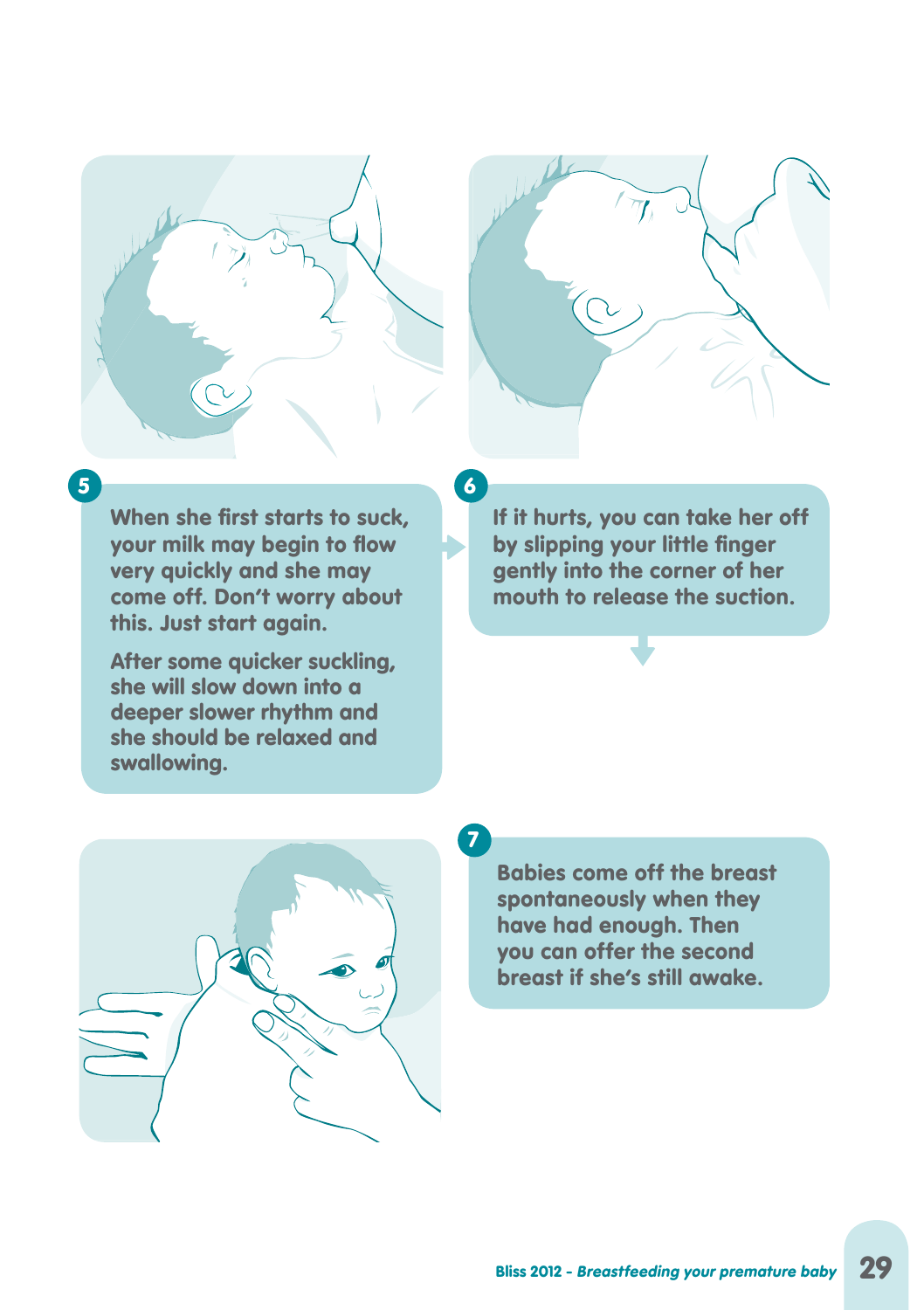#### **Getting help to establish breastfeeding**

If your baby is receiving your freshly expressed milk from a feeding bottle and you really want to establish breastfeeding after your baby has been discharged from hospital, additional support and assistance will be available from one of the breastfeeding support groups.

#### **Sterilising your equipment**

Breast milk is a complex fluid, which requires careful collection and handling.

- Always wash your hands thoroughly before collecting milk.
- Wash the milk collection attachments and bottle in warm soapy water when you have finished expressing and scrub with a bottle brush.
- In hospital: follow the hospital guidelines for sterilising.
- At home; sterilise the milk collection attachments and bottle by heat sterilisation with a steam unit or microwave kit (always follow

the manufacturer's instructions, and check that your equipment is microwave-friendly). Utensils can also be soaked in a cold water sterilising solution.

#### **Storing milk**

- Many units supply sterile disposable bottles.
- Label each container with your baby's name, date and time of collection.
- Always leave at least one centimetre of free space at the top of the milk container, as milk will expand when frozen.
- Breast milk will keep for 48 hours (unless defrosting) in a refrigerator, as long as it is not stored in the fridge door (the temperature in the door compartments goes up and down when the fridge is opened and closed).
- Milk can be deep-frozen for up to three months.

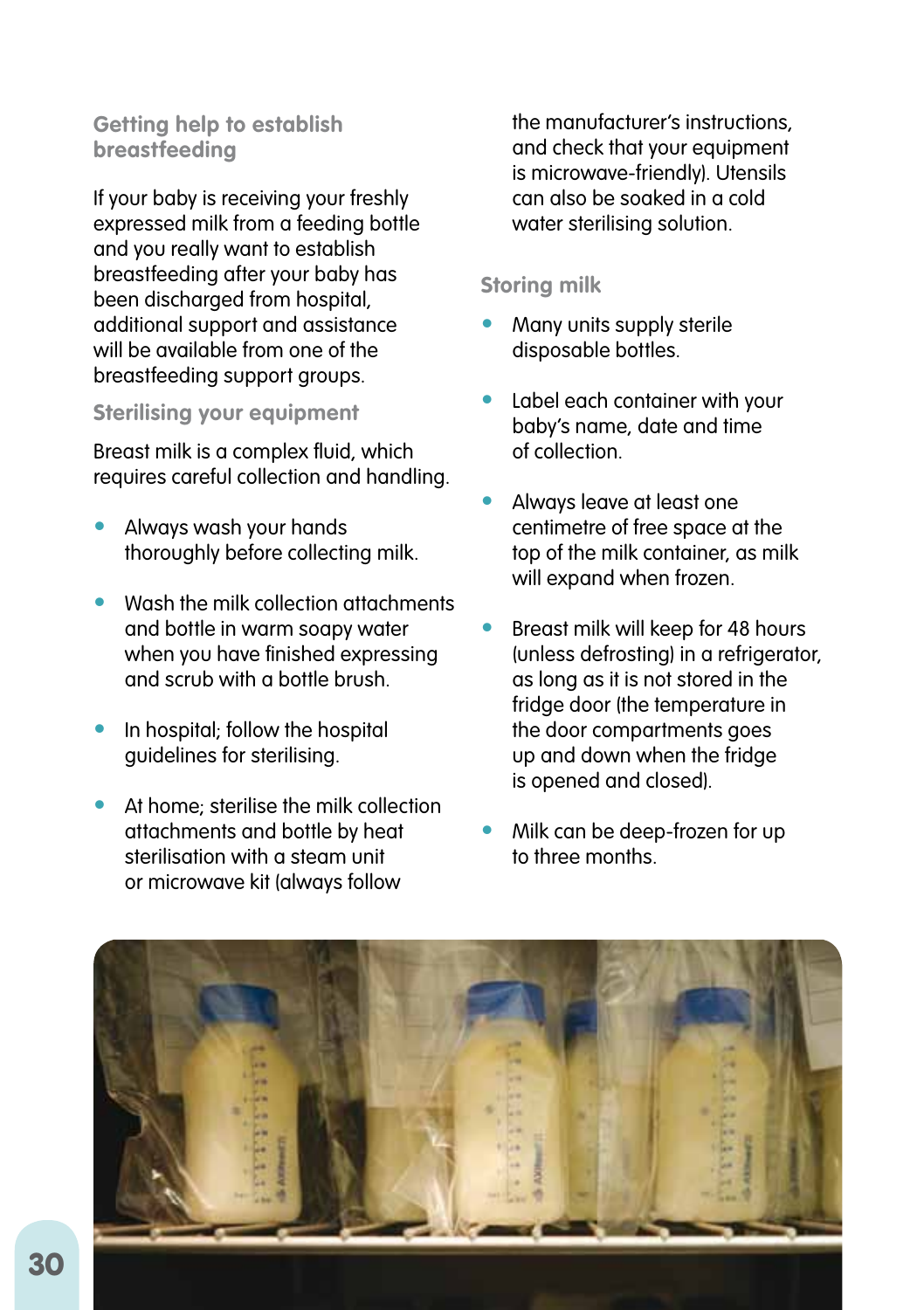- Breast milk that has been supplemented with additives should be used immediately. It is not suitable for freezing and defrosting. Your neonatal staff will be able to manage this.
- Milk stored in a freezer with a self-defrost cycle may have a slightly soapy smell. It is not harmful to your baby. However, if it smells sour, do not use it.

#### **Leaving hospital**

Many mums feel uncertain about expressing milk on their own once they leave hospital. Here are some practical tips to make things easier. You will need your own breast pump at home.

If you need to go home before your baby is discharged from hospital, you will need to ask where you can get a breast pump. You will have got used to the pump that you used in hospital, so if it is working well for you, it may be worthwhile either buying or renting the same machine.

#### **Transporting your milk**

While your baby has been in hospital you might have accumulated a large supply of expressed milk. With care you can use this milk at home. An insulated cool box is useful to transport milk on your journeys to and from hospital. Don't forget to label each bottle with your name, and the time and date you expressed your milk. If the milk is defrosted, you will also need to add the time and date when you removed the bottle from the freezer.

#### **Breastfeeding support at home**

Just because you have left hospital does not mean you must manage breastfeeding alone, with no help. Ask the staff on the neonatal unit to put you in touch with nurses in the community and with volunteer groups that support breastfeeding mums, or contact the Bliss freephone Helpline for support groups in your area.

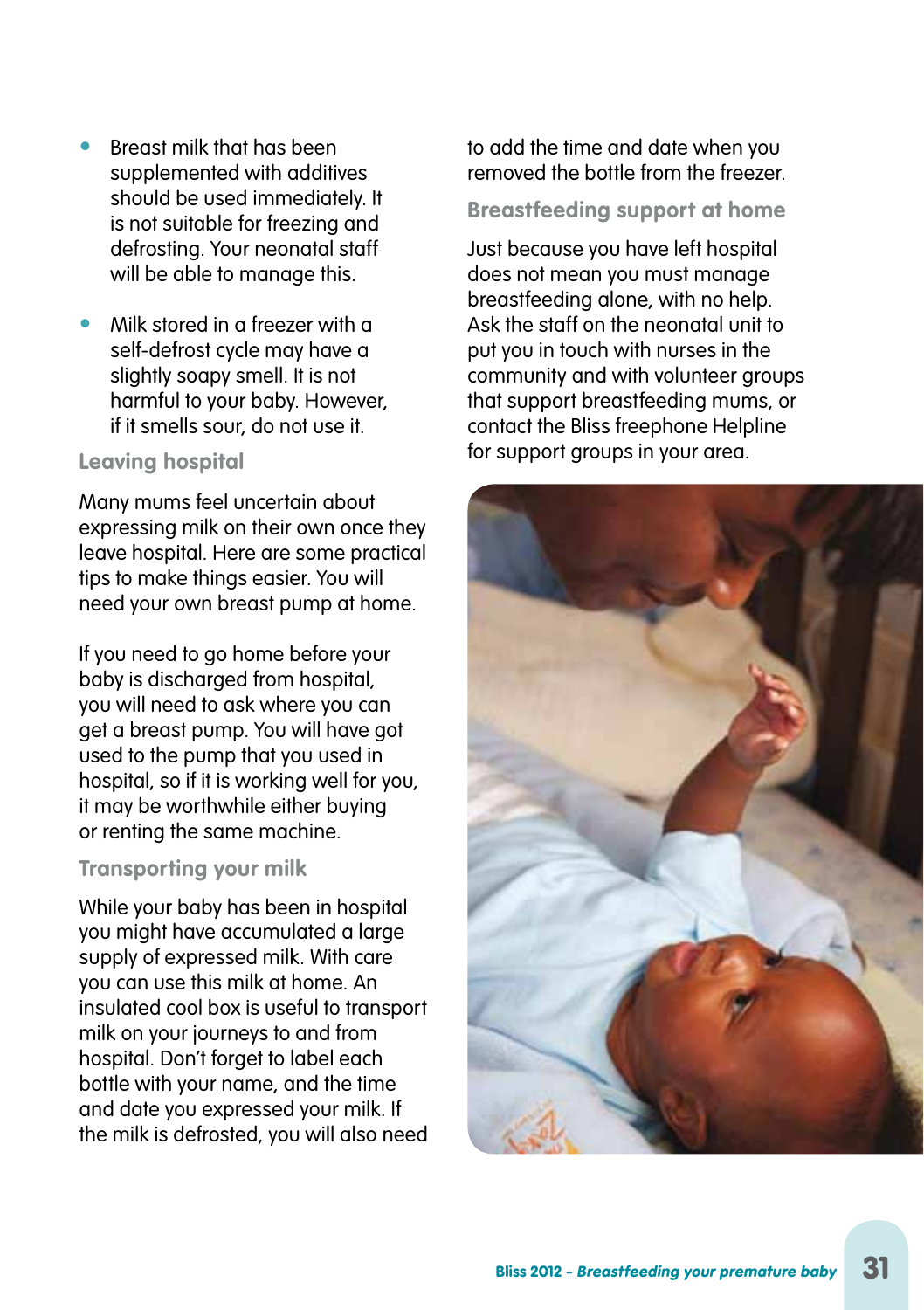

Our lovely baby son Marc<br>
was born at 24 weeks,<br>
weighing only 620<br>
grams. His twin brother<br>
was born moments before but he was born at 24 weeks, weighing only 620 grams. His twin brother was so poorly and sadly died.

From the moment I entered the neonatal unit, I was in complete shock. All my hopes and dreams were shattered. All I had wished for was a healthy, strong baby whom I could hold.

When I took that first look at Marc, he was hardly recognisable. Behind the coloured strands of wires and tubing lay what seemed to be our helpless little boy. The first day in the neonatal unit was scary and I was completely overwhelmed by what I saw. To top it all, I was asked by the nurse looking after Marc if I would express some colostrum for him. I thought that this was a big joke, since I did not even know if I could express – my breasts

### **Julie's story**

**My experience of breastfeeding by Julie Ebrey**

showed no signs of being ready to produce milk. The nurse gently explained to me that colostrum was the most natural thing for such a tender fragile baby like Marc to digest – and that it would prepare his

gut for when he was ready to take my milk. I was supported by a fabulous midwife through this time, who gave me great confidence and helped me to understand what a special job I was doing for my son, by giving him a good start to his very early life. Although my feelings were upside down, I started to feel secure in the care of the nursing staff and was happy for my actions to be guided by them.

I had to pump eight times a day (including during the night), to make sure that I built up my milk supply sufficiently to be able to feed Marc when, or if, he would be strong enough to feed from me. It was such a huge commitment. For the first two months of Marc's life it was very much touch and go as to whether he would even survive. Expressing my milk was the one thing that only I could do; and that made it important for me to succeed.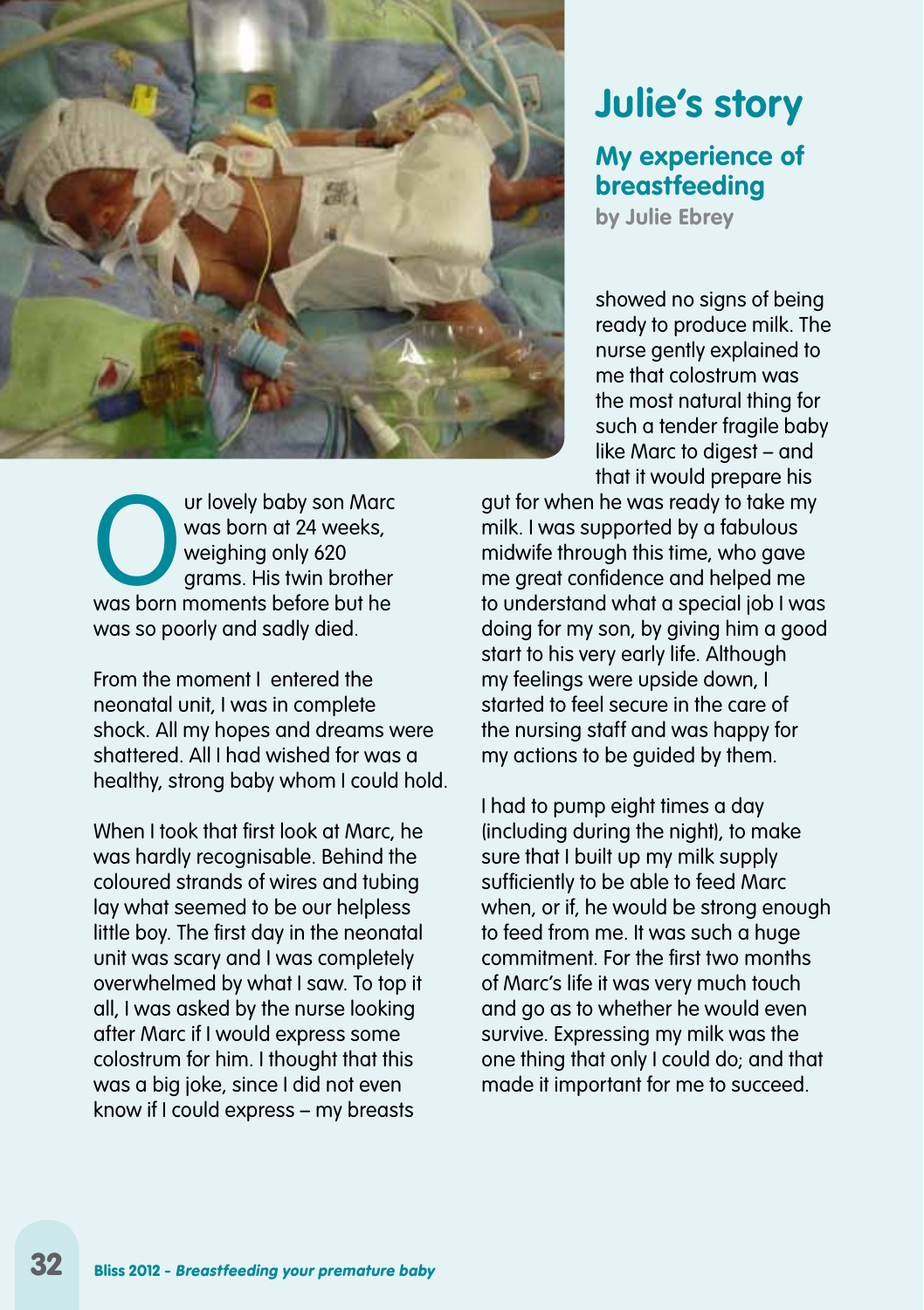I tube fed Marc as much as possible. It helped me to bond. I was told that my milk would adapt to suit the environment Marc was in and protect him even further. I got into the habit of expressing just before I tube fed him. I wanted to make sure he had the freshest milk possible.

When Marc was about 34 weeks gestation, we tried him on the breast. Although he only lasted moments, I had an overwhelming sense of achievement; we had reached a real milestone. He slowly continued to make progress and the hospital feeding adviser showed me some good techniques to help me feed Marc.

In time, we moved towards three hourly feeds. Together, with the neonatal staff, we worked out a schedule so that I would tube-feed him and breastfeed him at every alternative feed. During the times at night when I could not be there, the nurse cup-fed him (to help him to build on his suck, breathe, swallow coordination).

I had built up my milk supply so much through pumping, that I had a lot of milk in store. I was thrilled when

I realised that I could donate any unneeded milk to a local milk bank.

Marc continued to be exclusively breastfed until I started to wean him at eight months (from his birth date). It was important to me that he had all the protection possible from my milk. He took to solids really well and had a good appetite. Breastfed babies are used to the taste changes of breast milk (depending on what mum eats), and so adapt easily to new foods.

Marc grew well, developed nicely and enjoyed a night-time breastfeed until he was a few years old. Long-term breastfeeding is not for everyone; it's a choice you and your baby make. It takes commitment from the mum, real strength from the baby and total encouragement from everyone around.

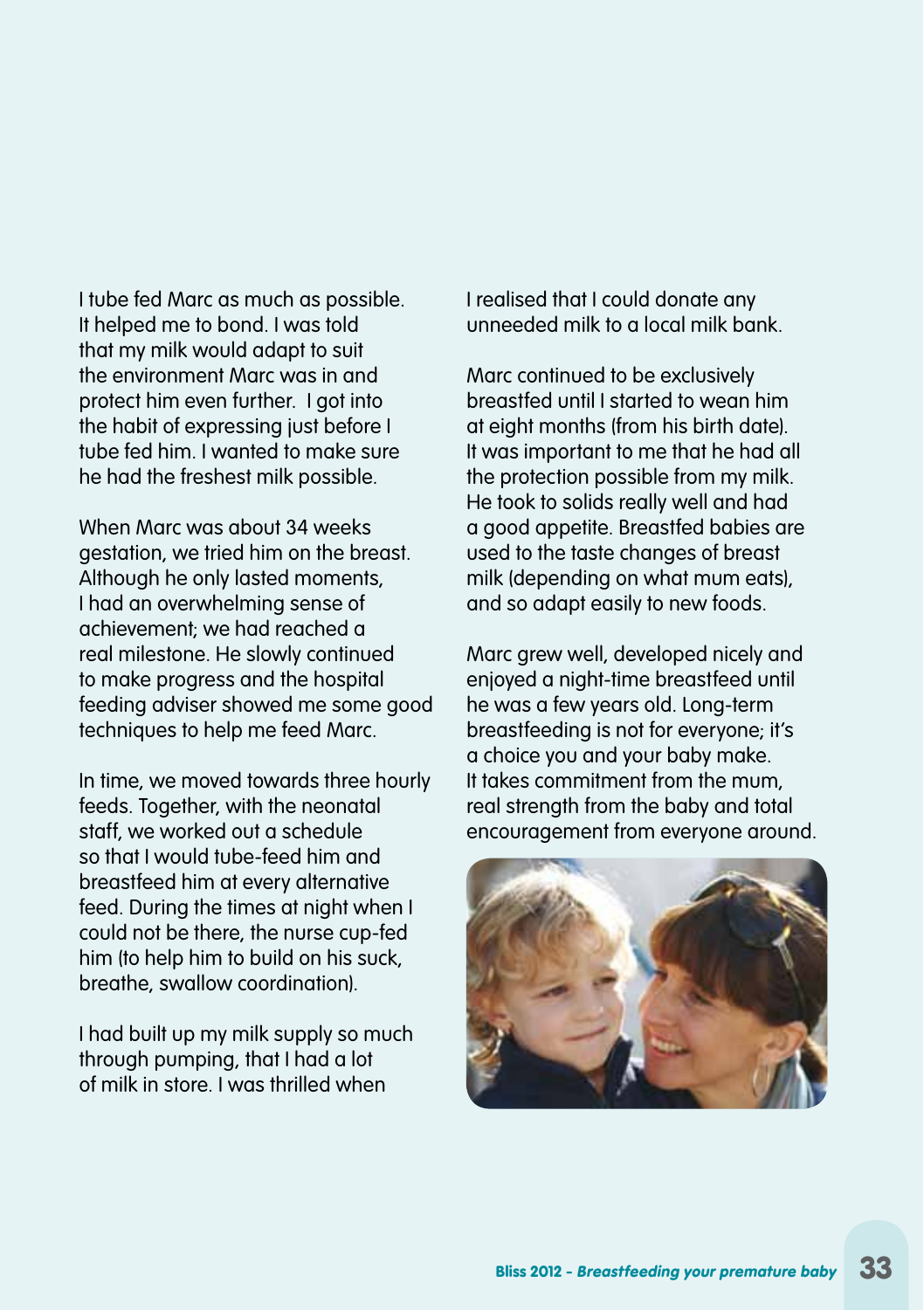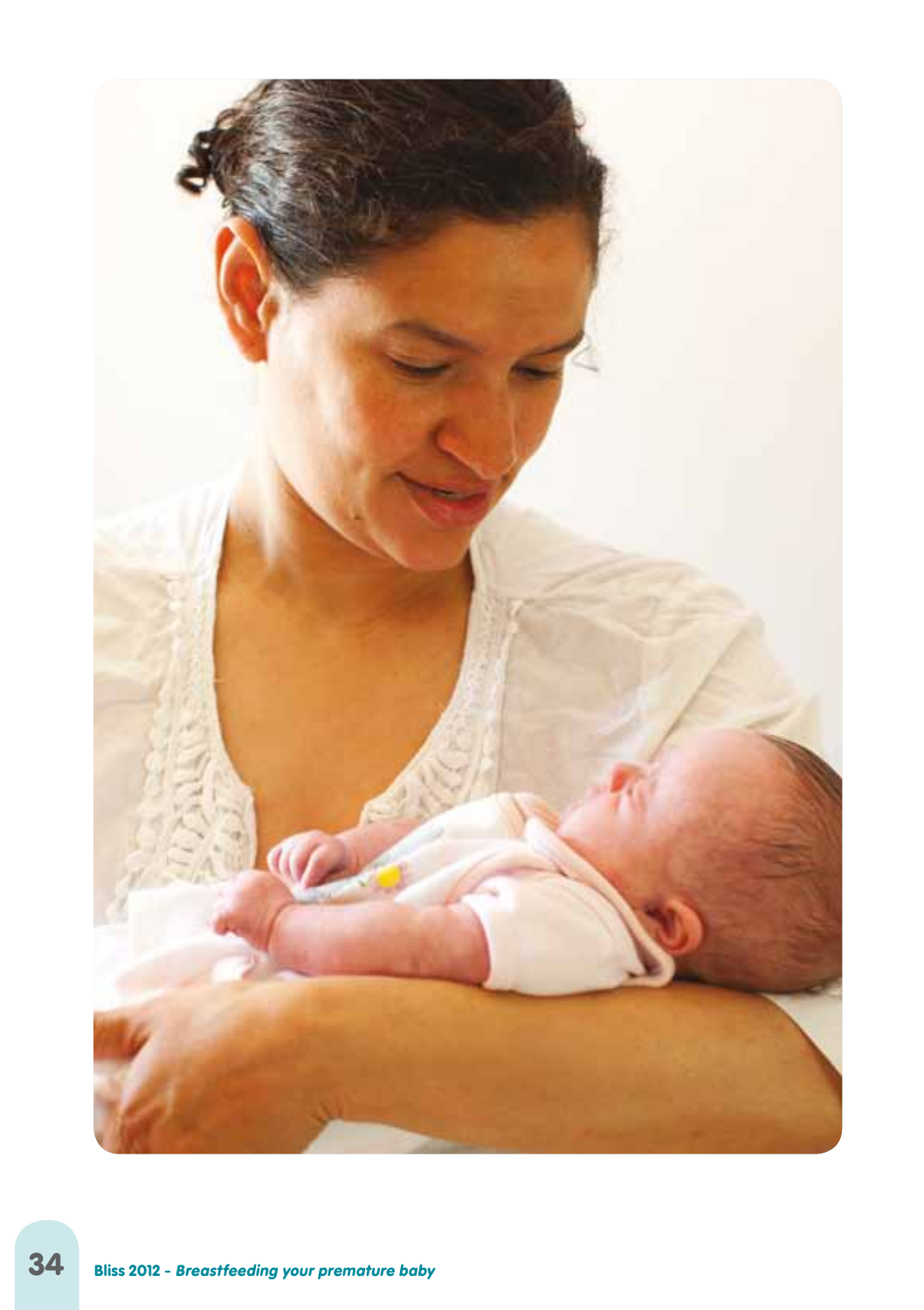This booklet was produced for Bliss Designed by Megan Sayers Edited by Mark Gorman, Communications Officer Reviewed by Carmel Bartley, Bliss Family Support Manager Written by Liz Jones, Neonatal Breastfeeding Coordinator, Julie Ebrey, mum to Marc, and Andy Spencer, Consultant Paediatrician, University Hospital of North Staffordshire

With help from Annie Aloysius, Specialist Speech and Language Therapist, Hammersmith Hospital; Carmel Duffy, Deputy Programme Director, UNICEF UK Baby Friendly Initiative; Caroline King, Chief Paediatric Dietitian, Hammersmith Hospital; Heather Naylor, Clinical Nurse Specialist, Queen Charlotte's and Chelsea Hospital; Gillian Weaver, Milk Bank Manager, Queen Charlotte's and Chelsea Hospital; Bliss Medical and Nursing Advisory Panels.

8th edition, 2012

© Bliss – the special care baby charity No part of this booklet may be reproduced without prior permission from Bliss The information contained in this booklet on feeding and Kangaroo Care is supported by UNICEF UK Baby Friendly Initiative. www.babyfriendly.org.uk

Bliss 9 Holyrood Street London SE1 2EL **t** 020 7378 1122 **f** 020 7403 0673 **e** enquiries@bliss.org.uk www.bliss.org.uk Bliss Publications 01933 318503 or order online at **www.bliss.org.uk** Registered charity no. 1002973 Scottish registered charity SC040878